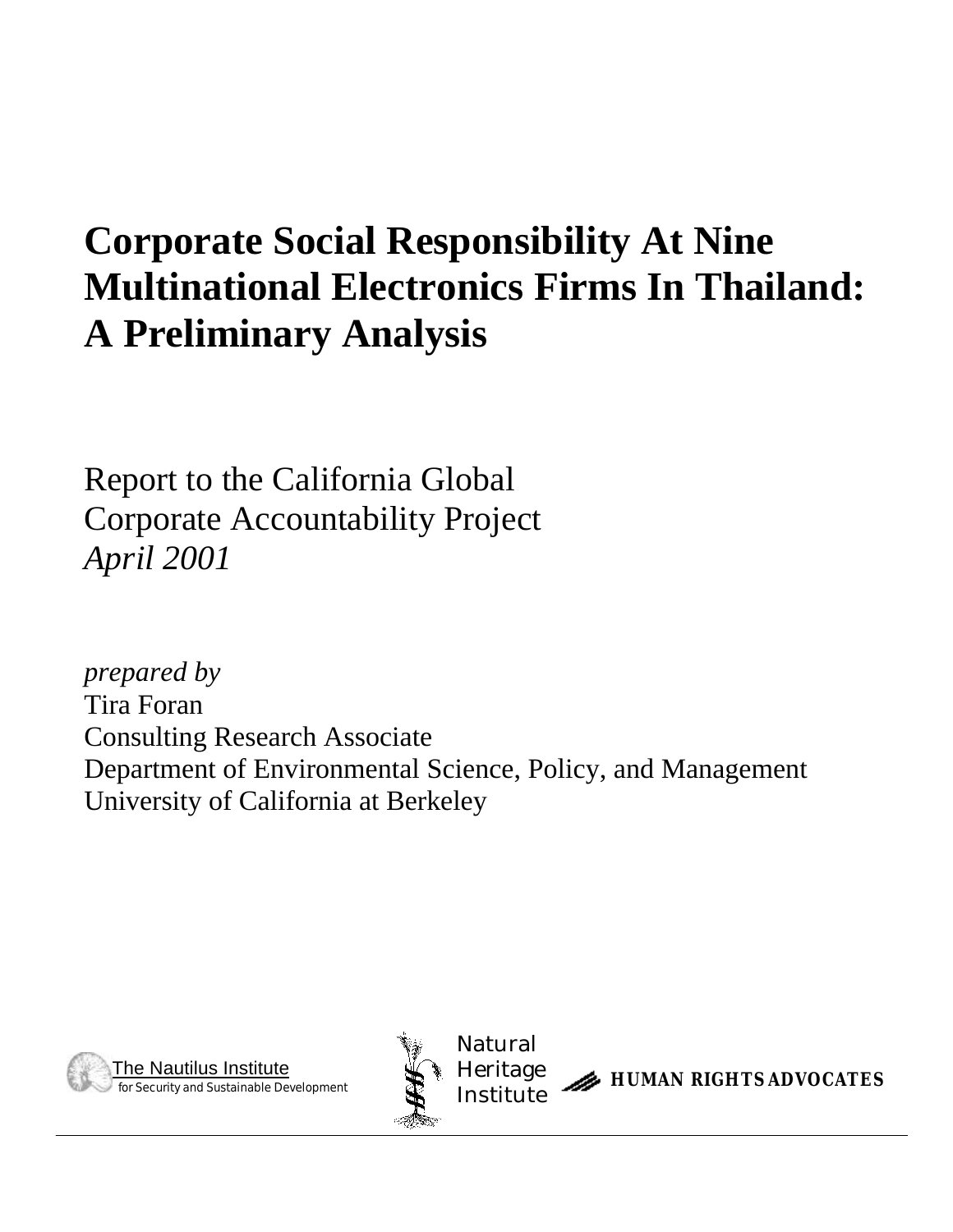# **Table of Contents**

|                | Acronyms and Abbreviations              |                                                                                                                                                                                                   | $\ddot{\mathbf{i}}$                   |
|----------------|-----------------------------------------|---------------------------------------------------------------------------------------------------------------------------------------------------------------------------------------------------|---------------------------------------|
|                | <b>Executive Summary</b>                |                                                                                                                                                                                                   | iii                                   |
| $\mathbf{I}$ . | Introduction                            |                                                                                                                                                                                                   | $\mathbf{1}$                          |
|                | $1 - 1$ .<br>$1-2.$<br>$1-3.$           | <b>Research Questions and Methods</b><br>Current political and economic contexts<br>Labor Relations in contemporary Thailand                                                                      | 1<br>$\overline{2}$<br>$\overline{4}$ |
| Π.             |                                         | Environmental and Labor Standards in the Thai High Tech Industry                                                                                                                                  | 6                                     |
|                | $2-1.$<br>$2-2.$<br>$2 - 3$ .<br>$2-4.$ | State regulation of industry<br>Voluntary measures<br>Beyond ISO: Incidents and Seagate and<br>Northern Region Industrial Estate<br>Civil society interactions around Corporate<br>Responsibility | 6<br>9<br>12<br>20                    |
| III.           | Conclusions                             |                                                                                                                                                                                                   | 26                                    |
|                | $3-1.$<br>$3-2.$                        | <b>Questions for Further Research</b><br><b>Building on Voluntary Measures</b>                                                                                                                    | 26<br>26                              |
| IV.            | References                              |                                                                                                                                                                                                   | 27                                    |
| V.             |                                         | Appendix A: List of Organizations Interviewed                                                                                                                                                     | 29                                    |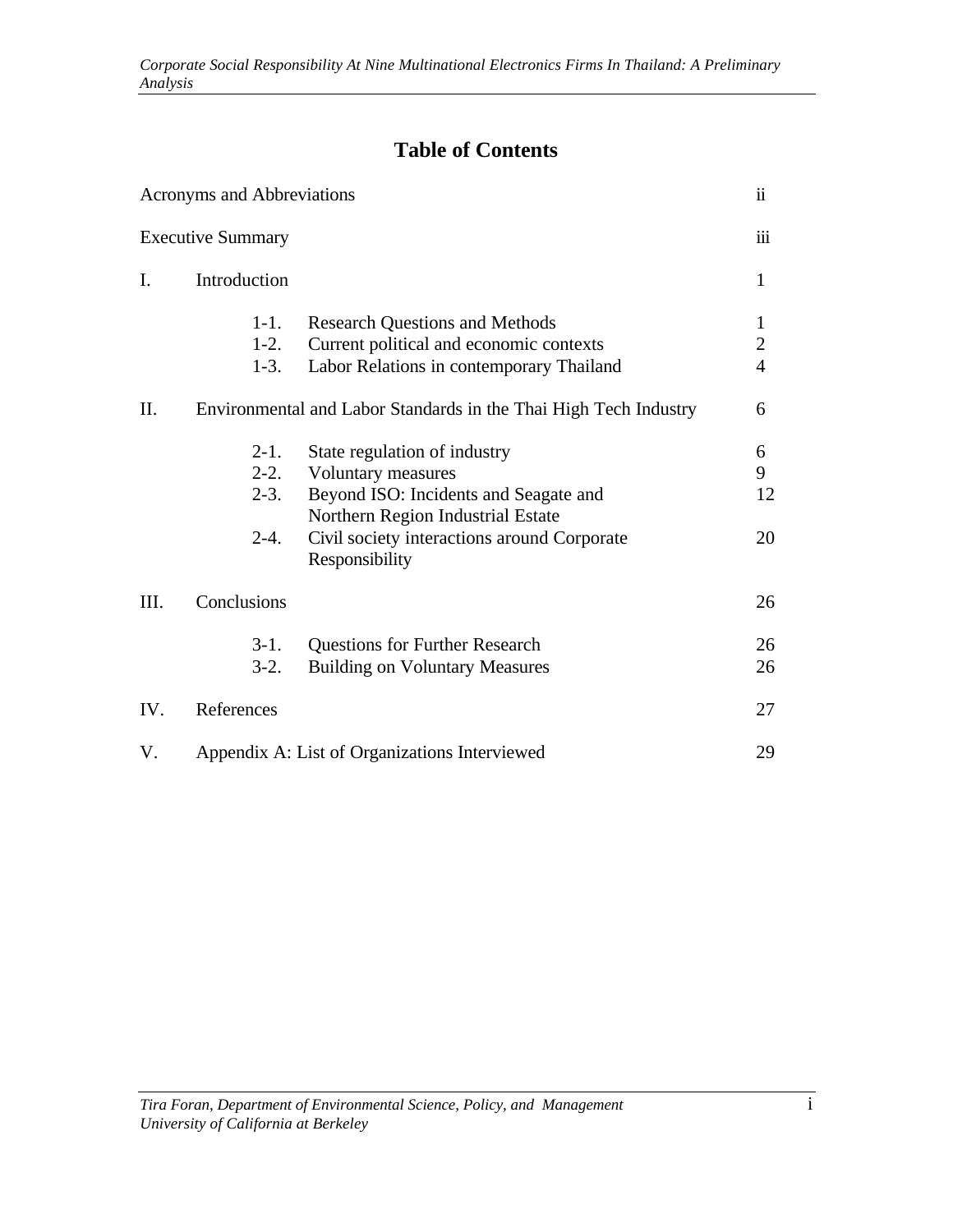### Acronyms - State

| DIW                                                                                                                   | Department of Industrial Works (in: Ministry of Industry)              |
|-----------------------------------------------------------------------------------------------------------------------|------------------------------------------------------------------------|
| <b>IEAT</b>                                                                                                           | Industrial Estate Authority of Thailand (in: Ministry of Industry)     |
| <b>MOLSW</b>                                                                                                          | Ministry of Labor and Social Welfare                                   |
| MOI                                                                                                                   | Ministry of Industry                                                   |
| <b>MOSTE</b>                                                                                                          | Ministry of Science, Technology, and Environment                       |
| <b>PCD</b>                                                                                                            | Pollution Control Department (in: Ministry of Science, Technology, and |
| $\Gamma_{\alpha}$ , $\Gamma_{\alpha}$ , $\Gamma_{\alpha}$ , $\Gamma_{\alpha}$ , $\Gamma_{\alpha}$ , $\Gamma_{\alpha}$ |                                                                        |

Environment)

Acronyms - Civil society

| AP           | Arom Pongpa-ngan Foundation                                   |
|--------------|---------------------------------------------------------------|
| <b>CPE</b>   | Center for Political Economy at Chulalongkorn University      |
| <b>FOW</b>   | Friends of Women Foundation                                   |
| <b>NPIID</b> | Network of People Impacted By Industrial Development          |
| TEI          | <b>Thailand Environmental Institute</b>                       |
| <b>WEPT</b>  | Council of Work- and Environment-Related Patients' Network of |
| Thailand     |                                                               |

Abbreviations

| <b>OSH</b> | occupational safety and health  |
|------------|---------------------------------|
| <b>CSR</b> | corporate social responsibility |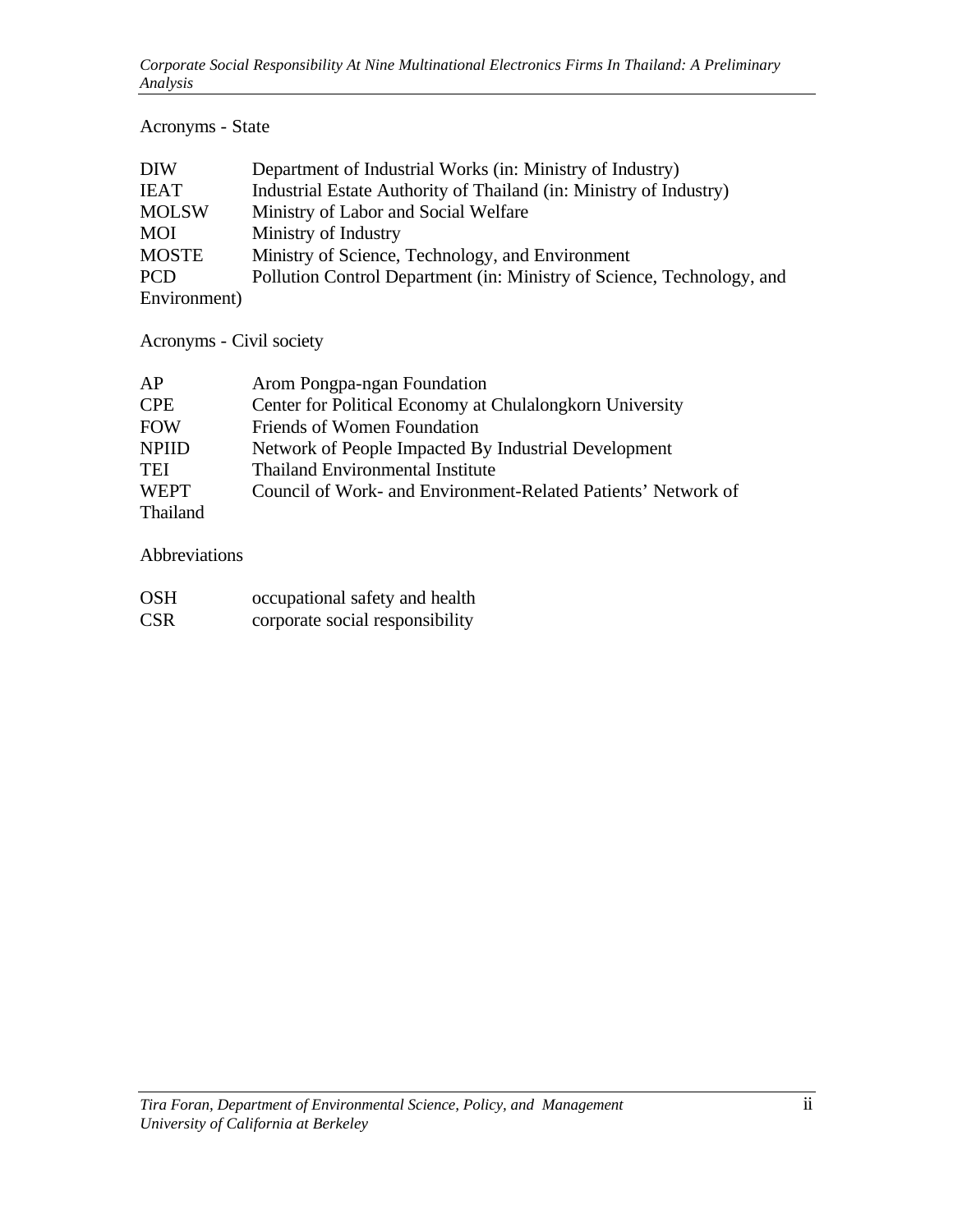#### *Executive Summary*

This study examines corporate social responsibility at nine multinational electronics firms in Thailand. Two of the nine firms are Japanese owned: LTEC (Fujikura Group) and Murata. The remaining seven firms do significant business in California: Seagate, Advanced Micro Devices, Read-Rite, IBM Storage Products, Lucent Technology, and Hana Microelectronics (Thai-owned), and Philips Semiconductor. Three of these–Read-Rite, Seagate, and IBM Storage Products—make hard-disk drive components; the other four assemble and test semiconductors. None fabricate semiconductor wafers.

The study is focused on environmental health and safety management and on labor relations. Research methods are based largely on interviews undertaken between June and August, 2000 with labor union officials, government officials, firms, and NGOs. While insightful, the findings here are preliminary and should be treated as hypotheses that deserve further exploration.

The first section of the study outlines the research questions and methods and describes the current political and economic context in Thailand.. Section Two examines environmental and occupational health and safety regulation in Thailand. The concept of regulation encompasses both governmental and voluntary measures, including the role of ISO 14,001 and emerging civil society interactions with electronics firms aimed at enhancing performance. Section Three outlines questions for further research and offers some reflections about the role of civil society organizations in enhancing corporate social responsibility in the high tech sector.

I found that corporate social responsibility—which is the product of ongoing interactions between the state, firms, and other civil society actors—has improved in Thailand's electronics sector during the 1990s. U.S. firms appear to be among today's leaders, although their practices have been uneven over time, and vary between firms today. The gap between firms today, however, appears to be less than the difference between the performance within a particular firm (e.g. Seagate Technologies) a decade ago versus today.

Notwithstanding controversial worker illnesses and deaths at two of the firms I visited (Seagate in 1991; Murata in 1993), electronics is generally spoken about as a "clean" industry. Union leaders in other industries claim that Thai workers, especially in today's context of high unemployment, would be happy to work there. The industry employs tens of thousands of machine operators, the vast majority of whom are females in their teens and 20s with some high school education. Wage and non-wage benefits appear to be greater than other comparable manufacturing sectors. Only one of the nine firms (Philips) has a union. I did not discern any current attempts to unionize workers at the other firms.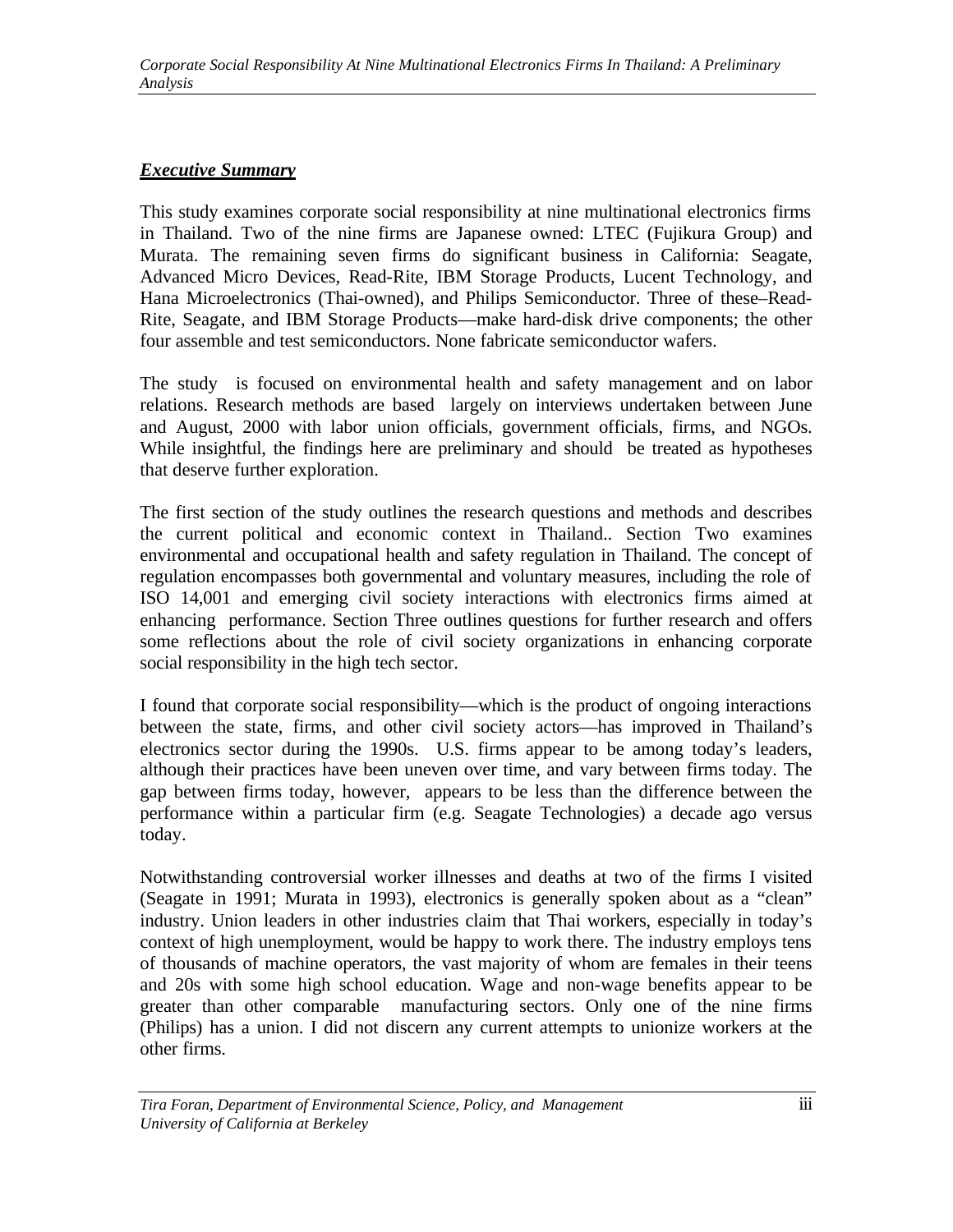Thailand implements its pollution control laws in a manner that fragments control between regulatory agencies.<sup>1</sup> For example, until quite recently the Industrial Estate Authority was the lead agency for regulation within factory walls located in industrial estates. The Department of Industrial Works however announced earlier this summer that it will now lead occupational safety and health inspections inside industrial estate factories.

Progress towards changes in corporate governance to enhance social responsibility increasingly takes place via voluntary measures. The firms I studied were drawn into ISO 14000 certification because of customer demand, but they tended to be less interested in demanding certification from their vendors. Strong interest in occupational health and safety (OHS) certification (e.g. British Standard 8800, Thai Industrial Standard [*Mor Or*] 18000) was evident at only two of my nine firms. Lack of customer interest; the draft status of ISO 18000; and the presence of strong internal OHS procedures were three common reasons cited by the U.S. firms that are hesitant about investing in third party OHS certification at this time. Firms invariably were proud of their in-house health clinics. Some firms used the hall space surrounding their clinics to report statistics on occupational illness by plant sub-sector, as well as to disseminate preventive health information. On the other hand, none of the firms appear to post health hazard disclosures (as they would in the U.S.). Aside from the ISO certification agencies, there is no third-party monitoring of company performance.

Civil society actors, both issue-based (e.g. labor and women's NGOs) and locality-based (e.g. neighborhood workers' associations) are two of many potential "third parties" that have an incentive to participate in improving corporate social responsibility. Currently, however, many interactions between firms and civil society actors are structured around post-accident conflicts (e.g., the Kader factory fire; protests at Seagate). Furthermore, the participation of weaker parties is routinely circumscribed.

One issue limiting more effective engagement by labor and other civil society groups is the lack of information about occupational hazards. The medical data on the physical condition of electronics workers is private property. It is summarized and reported back to firm headquarters, and to the Department of Hygiene (Ministry of Public Health). Firms in Thailand do not readily part with such data. Not surprisingly, independent research on occupational health and safety issues is relatively rare. It would be considered a sensitive topic for industrial estates and firms that have suffered worker illnesses in the past. It is unclear whether the enthusiasm towards voluntary certification leads to greater willingness to cooperate with new academic research.

An advocacy network comprised of activist academics and NGOs is pressing for reform, especially on occupational health and safety. Currently, two competing versions of a bill

 $\overline{a}$ <sup>1</sup>David Sonnenfeld: "Civic and Corporate Environmentalism in the Context of a Weak State: Implementation of Pollution Control Legislation in Thailand." Lecture Delivered at Chulalongkorn University, Environmental Research Institute. June 7, 2000.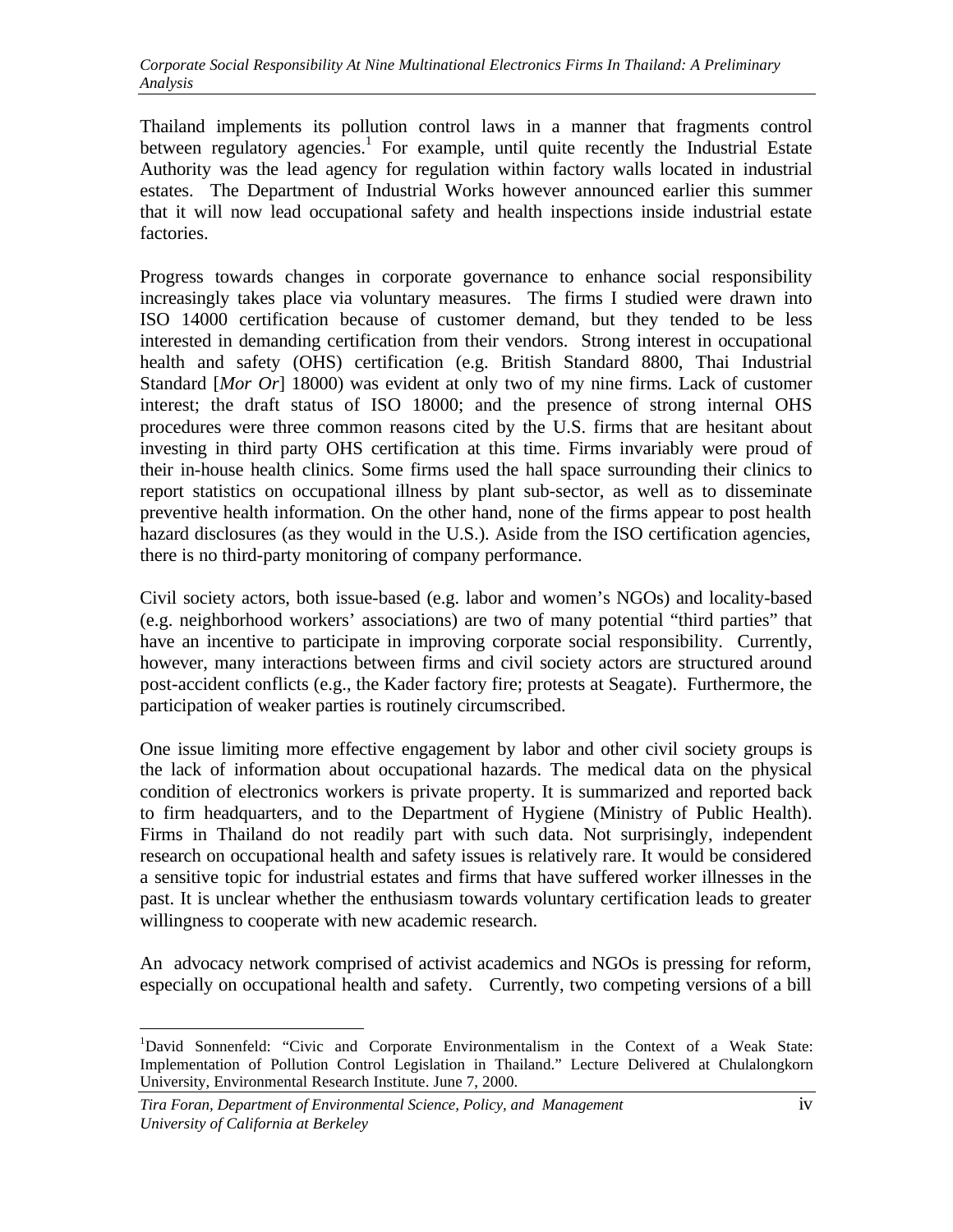would establish a new institute that would implement occupational health policy and manage the workers' compensation fund more transparently. However, the issue has moved slowly over the past three years. This year the advocacy network will face a new government led by Prime Minister Thaksin Shinawatra. Meanwhile the advocacy network continues to seek redress for industrial accidents such as a Cobalt-60 radiation leak in February 2000 and a major explosion at a Chiang Mai fruit processing plant in December 1999.

One organization, the Friends of Women foundation has expressed an interest in partnering with the California Global Corporate Accountability Project to initiate a dialog with the electronics industry. The more analysis-oriented Thailand Environment Institute is another potential partner. However the incentive for Thai subsidiaries, in a historically closed sector, to participate in American roundtable-style "dialog," with unknown NGOs, needs to be clearly specified.

The preliminary findings in this report suggest a set number of outstanding questions that deserve further investigation. These questions revolve around how electronics firms in Thailand, and the state agencies, are likely to respond to calls from civil society actors for more information. Some firms might host research framed to uncover knowledge about the lifestyle, reproductive choice, and work determinants of their employees' health.

The Thai government's ability to design, implement and monitor environmental health and safety practices is still weak. Voluntary measures remain important.<sup>2</sup> However, Voluntary and informal modes of regulation tend to create customized discourses and procedures at the firm level. One potential weakness is that these practices may diverge from best practices of risk assessment and minimization that could be produced via more rigorous and transparent oversight, and by more open dialog with third parties in general. One basic unanswered question is whether today's voluntary corporate environmental health and safety systems actually reduce the risk to workers of chronic occupational illness. Absence of independent third-party research and monitoring of company performance contribute to this gap in knowledge.

The report recommends that civil society actors interested in participating more in corporate social responsibility should identify and cultivate ties with reform-minded individuals in the Thai government, using credible allies to motivate environment and health agencies to a higher standard. Secondly, in the domain of OHS they should advocate for up-to-date science-based standards and policies. Finally they may consider developing the capacity to sponsor or conduct applied research that furthers their purpose.

<sup>&</sup>lt;u>.</u> <sup>2</sup> David Sonnenfeld, ibid.

*Tira Foran, Department of Environmental Science, Policy, and Management* v *University of California at Berkeley*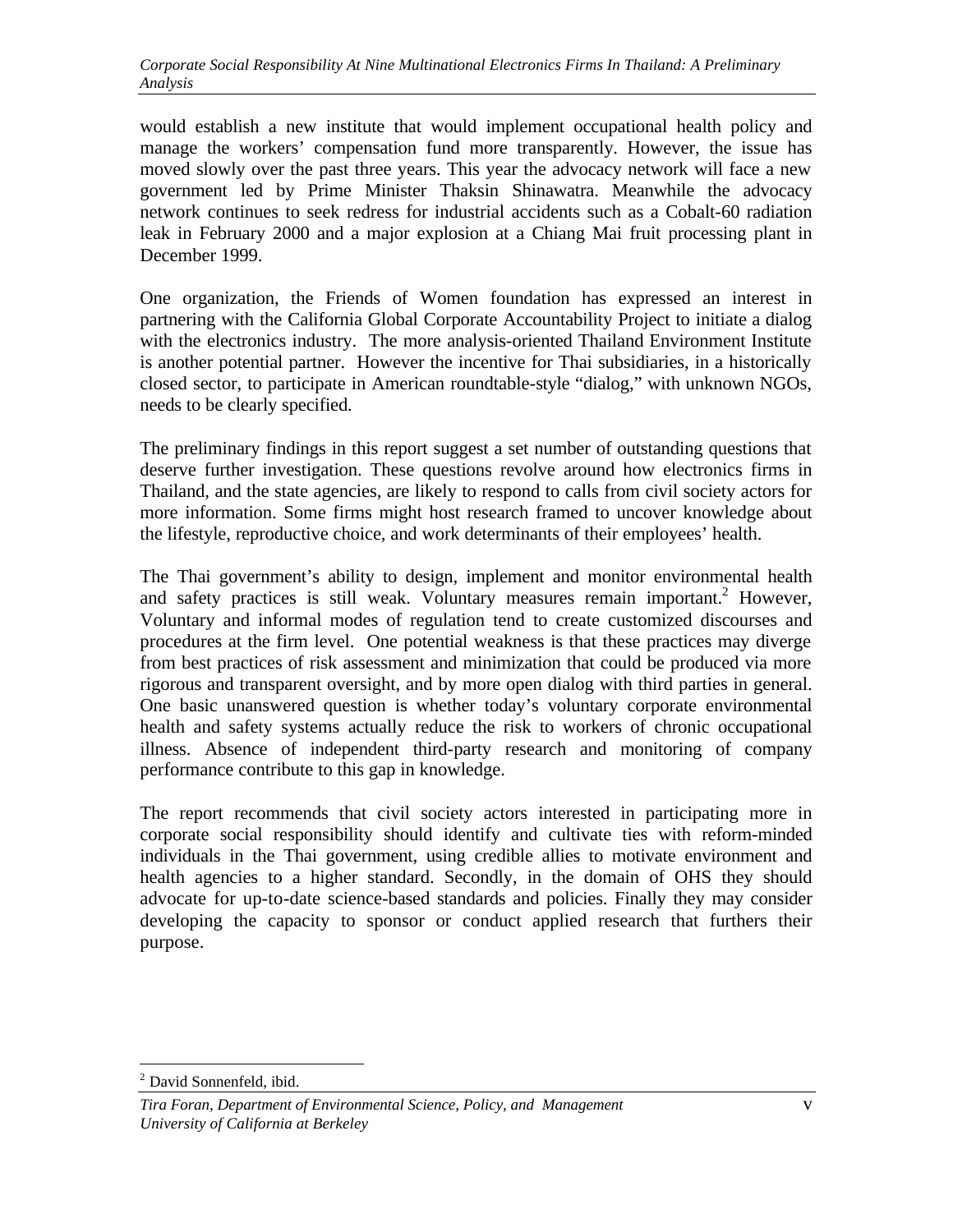# **I. Introduction**

Interest in corporate social responsibility (CSR) has grown in the last two decades, particularly among nongovernmental actors and citizens in advanced capitalist countries. That interest stems in part from a growing recognition that the current relations between nation-states, corporations, and civil society have changed. The modern industrial corporation is now thoroughly transnational in scope and impacts. Its power has arguably grown: given a context of emerging consumer markets, increasingly flexible production, and an expanded geographic search for cost-effective production, the power of states and societies to dictate conditions of production to corporations has changed in complex ways. The current NGO movement to demand increased transparency and public accountability from large corporations is one such relational change.

CSR can be defined as the set of practices and behaviors that firms adopt towards their labor force, towards the environment in which their operations are embedded, towards authority, and towards civil society. This definition of CSR focuses primarily on what firms actually do in these domains (as opposed to what ought they ought to do).<sup>1</sup> Corporate social responsibility is the product of ongoing interactions between the state, firms, and other civil society actors.

This study attempts to convey both the historical dynamism and the cultural specificity of CSR in Thailand. I studied corporate social responsibility at nine multinational electronics firms in Thailand. Six of these firms have significant commercial ties to California: Seagate, Advanced Micro Devices, Read-Rite, IBM, Lucent Technology, and Hana Microelectronics (Thai-owned). Three of these companies make hard-disk drive components; three assemble and test semiconductors. None fabricate semiconductor wafers. I focused on environmental health and safety management and on labor relations.

# *1-1 Research Questions and Methods*

My research questions consist of the following sets of questions.

- What practices are firms using to reduce environmental impacts; to comply with laws; and to build trust with their neighbors?
- What current political and economic contexts are relevant to understanding the electronics sector?
- What state agencies regulate electronics manufacturing?
- Who are the civil society actors that are currently involved in defining Corporate responsibility?
- What kinds of interactions (adversarial, cooperative) have occurred between these actors and firms?

<sup>-</sup> $1$  Of course CSR has a normative element. But the normative is viewed, in this study, as a social practice deserving explanation (as opposed to a self-evident set of standards to which firms either adhere or deviate).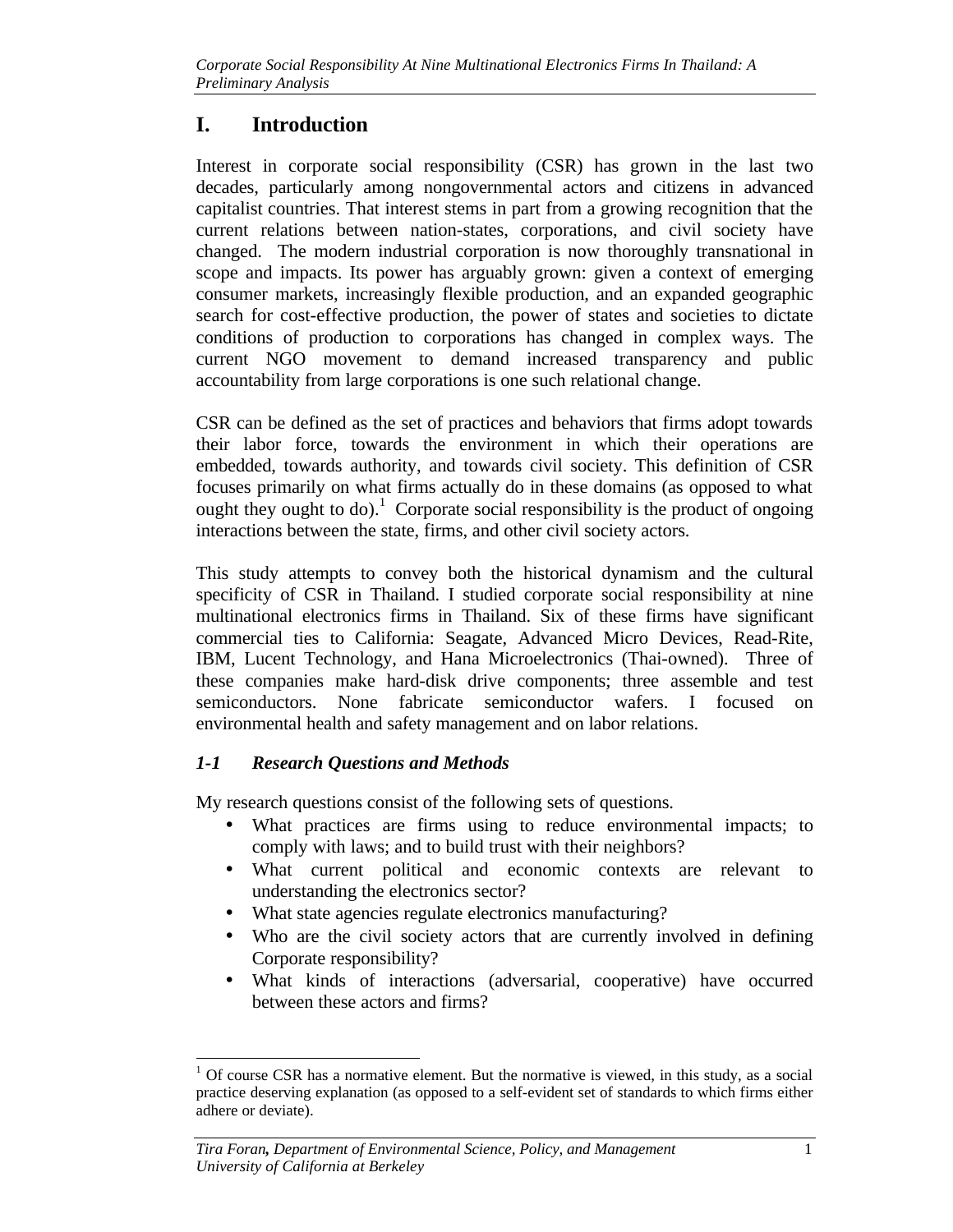• What conceptual approaches, strategies, and tactics should new actors interested in participating in Corporate responsibility adopt?

To build a basis upon which these questions can be explored, I chose to focus on corporate social responsibility practices at nine multinational electronics firms in Thailand. Six of these firms clearly have significant commercial ties to California: Seagate, Advanced Micro Devices, Read-Rite, IBM, Lucent Technology, and the Thai-owned Hana Microelectronics. Seagate, Advanced Micro Devices, and Read-Rite have headquarters in Northern California. Lucent and IBM, although not headquartered in CA, sell significantly in CA. Hana has a sales office in the Southern Bay Area. Philips Semiconductor, though a different entity from the Philips consumer electronics corporation, sells to the latter which does significant business in California as well.

Of the remaining three firms I studied, two were chosen because to provide regional contrast: LTEC [Fujikura Group]) and Murata are located in the Northern Region Industrial Estate, Lumphun Province (approximately 40 minutes drive from Chiang Mai.) Philips was also of special interest because of its longstanding labor union, as well as its reputation for cooperating with outside researchers. Three of these companies (Seagate, IBM, Read-Rite) make hard-disk drive components; the remainder assemble and test semiconductors or integrated circuits. None fabricate semiconductor wafers.

I focused on occupational health and safety (OHS) management and on labor relations. Since I had no prior relationship with informants, I chose to collect data using interview methods, rather than attempt to administer surveys to relative strangers. I base my findings therefore on interviews (with labor union officials, government officials, firms, and NGOs); analysis of documents; and on limited factory tours. All nine firms contacted consented to give interviews, and these were held at their factory. (Hana has three factories, I visited the plants in Ayuthaya and Lumphun.) Six of the nine firms visited provided, in addition, plant tours. The firms that did not—Murata, RR, and AMD—were all new contacts. In four of the nine cases—Hana, Lucent, Murata, and LTEC—the contact was initiated by, and the joint interview was managed by, my colleague Professor David Sonnenfeld. The reader should treat these findings as hypotheses to be explored further by interested parties.

## *1-2 Current political and economic contexts*

I conducted my research during a period of palpable political instability and social dynamism. In late June 2000, members of various opposition parties resigned en masse from parliament to pressure the administration of PM Chuan Leekpai (Prachatiput [Democrat] Party) to resign. The main opposition parties are Kwaam Wang Mai [New Aspiration]; Chart Pattana [National Development]; and Chart Thai [Thai Nation]. In addition, telecom tycoon Thaksin Shinawatra recently formed a new party called Thai Rak Thai [Thais Love Thailand]. Although some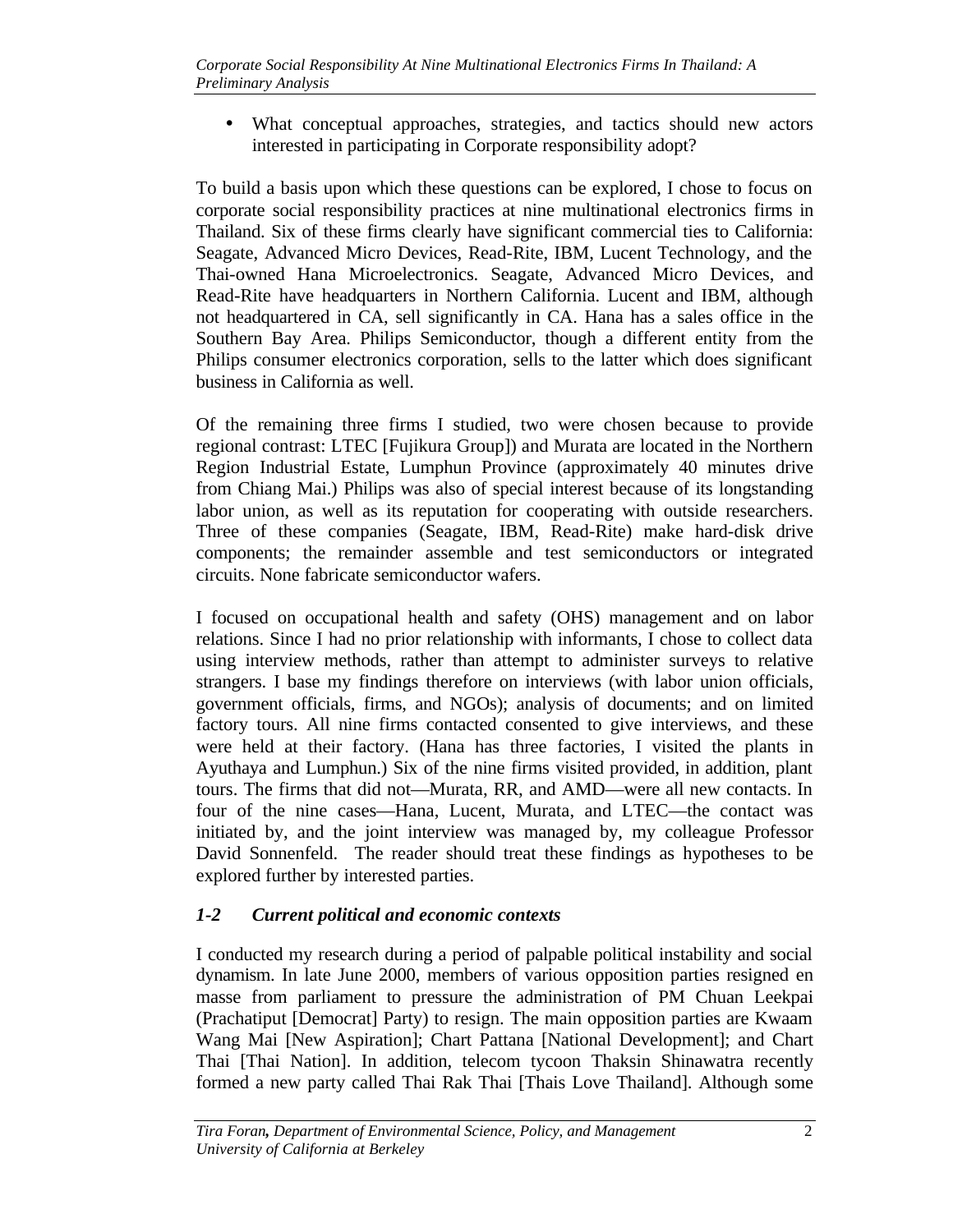of its ranks include deserters from other parties (The Nation, July 18, 2000) the party won a plurality of seats in elections held January 6 this year.

The mass resignation of opposition MP's last June triggered a number of prominent public meetings, including a mass rally in downtown Sanam Luang calling for Chuan to hold elections promptly. In addition, the national instability in 2000 appears to have heightened ongoing mobilization against many regional development projects, including the Pak Mun Dam, the proposed Thai-Malay (JDA) gas pipeline, and the proposed Klong Dan sewage treatment plant. $<sup>2</sup>$ </sup>

In part, the Chuan government's unpopularity can be traced to the adjustments Thailand has had to make to its financial crisis and recent recession. The crisis began in July 1997 with speculative attacks on the Thai baht. It quickly became a crisis of short-term liquidity that led to the discovery of a large proportion of bad loans and in turn to the collapse of financial institutions. The liquidity crisis in the economy ushered in a recession. One effect of the crisis has been to spur reform of elite lending and asset management practices towards greater transparency. On the other hand, the IMF intervention that restored monetary stability came bundled with unpopular fiscal austerity measures. According to the conventional economic indicators, the worst of the economic and financial crisis is officially over. Since 1999, GDP growth has been positive (e.g., 5.2% in the second quarter of 2000) whereas it declined sharply in 1998 (The Bangkok Post, 10/13/2000.)

Although Thailand's manufacturing sector appears to be emerging from recession, wages have not increased in some industries, e.g. the textile industry. Despite the resumption of manufacturing and trade, job markets, especially for recent graduates, appear tight. The Bangkok Post reported earlier this summer that recent college graduates in engineering and sciences have difficulty finding work at their skill level. The crisis has clearly touched a nerve in social and political consciousness. Populists (including His Majesty King Bumiphol) and leftists intellectuals have responded by framing the crisis as an emblem of how imbalanced pursuit of rapid growth and export-oriented industrialization can injure society. As the economy slowly revives, activists have sought to win new labor, health and safety concessions (see Section 4.4 below).

The government's Board of Investment (BOI) , on the other hand, has responded by sponsoring publicity campaigns to woo foreign capital back into the country (The Bangkok Post, 7/12/00). To revive real estate and banking sectors depressed by the crisis, BOI is attempting to facilitate investment in 50,000 rai of vacant space in all industrial estates nationwide. According to The Bangkok Post: "Mr. Staporn [Kavitanon, head of BOI] said the BOI had been visiting many large foreign companies and inviting them to invest in Thailand, especially in industrial estates where environment and safety standards could be controlled." Industrial estates provide centralized water and power, wastewater treatment facilities, and,

<sup>&</sup>lt;sup>2</sup> See *The Bangkok Post* online archives www.bangkokpost.net.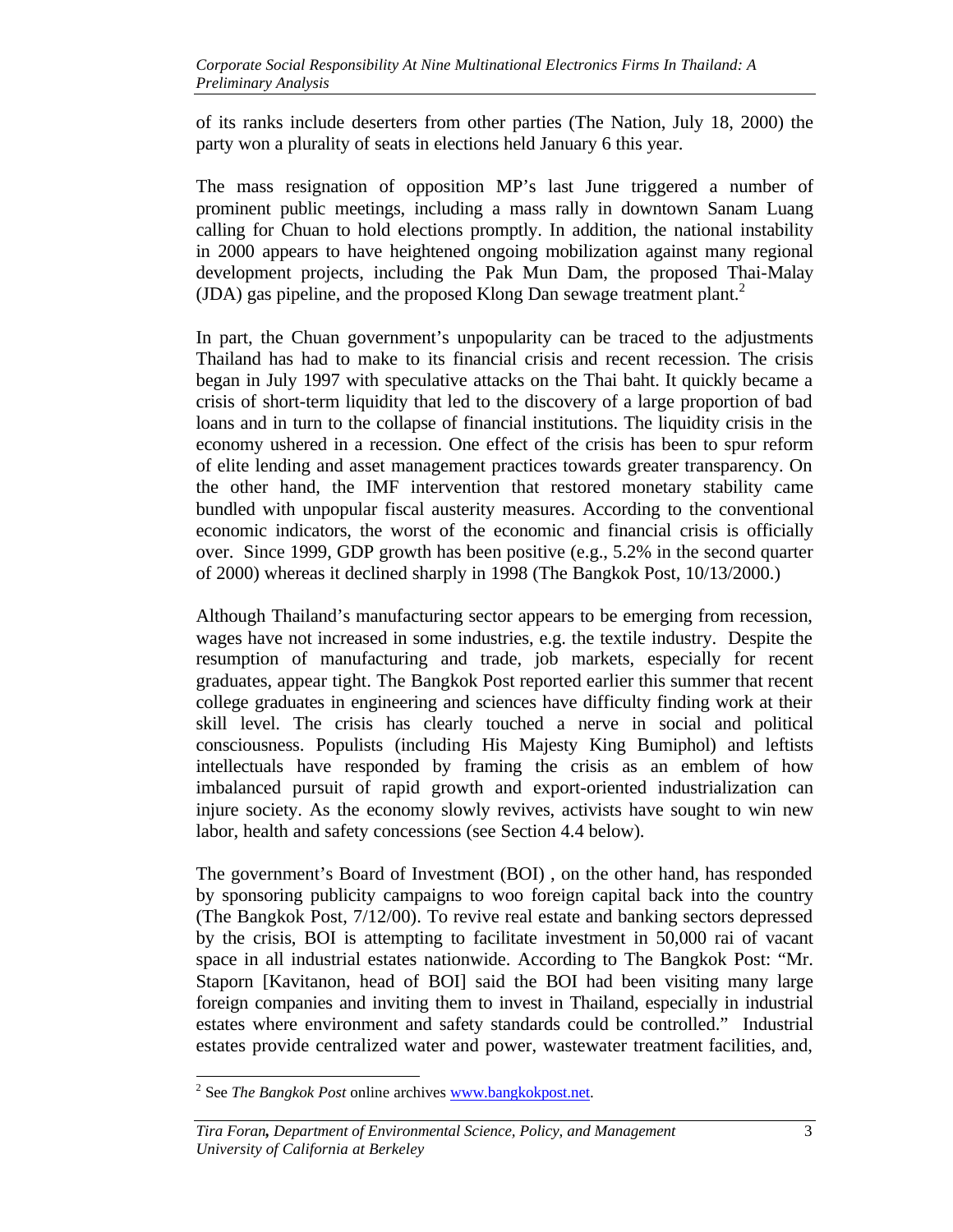for exporters, processing zones that allow exemption from taxes for five years. Many electronics firms are located in these industrial estates.

In addition, spurred in part by the upcoming elections, the Chuan administration unveiled a wide range of fiscal stimuli on October 24, 2000. Chuan's package to cabinet appears to placate a number of constituencies, ranging from manufacturers to employees to self-employed. For example, the package includes proposals to slash import tariffs on products and parts required for use in the electronics industry. It includes a proposal to increase the flow of loans to specialized lenders, including the agrarian Bank for Agriculture and Agricultural Co-operatives. As well, the administration proposes to design a retirement mutual fund system for farmers and other self-employed people (The Bangkok Post, 10/24/00).

Against Thailand's current backdrop of economic and political instability, electronics emerges as one of the economy's brightest sectors. With growing sales in dollars, and their largest expense, labor, paid in stagnant baht, the result is stronger profit margins. Sales growth can be attributed to various factors, including strong demand for mobile phones, and the strong US economy. The baht hit a nine-month low against the dollar earlier this summer, and according to one source, is expected to continue its decline. The baht's fall against the dollar is tied to foreign debt repayment, and capital outflows triggered by low interest rates. The Nation, July 11, 2000.)

Of the nine firms I studied, all appeared to have openings for technicians and engineers. In addition, all save for Seagate (which has laid off workers recently as part of automation) appeared to have openings for machine operators and entrylevel factory workers. I was told by several electronics firms that assembly worker turnover, normally a challenge, has been much less in today's post-crisis climate. Workers are not willing to quit their electronics factory jobs for self-employment, household work.

## *1-3 Labor relations in contemporary Thailand*

Labor relations in contemporary Thailand must be seen against its historical context. That history can be summarized as one of authoritarian government from the late 1950s through to 1992. During this time the military dominated Thai politics and unions—construed by the elite as culturally un-Thai and communist—were controlled and infiltrated by via patronage networks. When student-led pro-democracy protests erupted in 1973 against field marshal Thanom Kittikachorn, an unpopular military leader, led to massacres, the King intervened to install a civilian leader. Some unions emerged during this brief window of parliamentary government, 1973-1976. The union at Signetics, now Philips Semiconductor, was established during this period. The window of democracy ended in 1976 when student protests over Thanom's return from exile led instead to a military coup, and a two-year period marked by violent repression of students, peasant leaders, and union leaders. During this time, leftist students,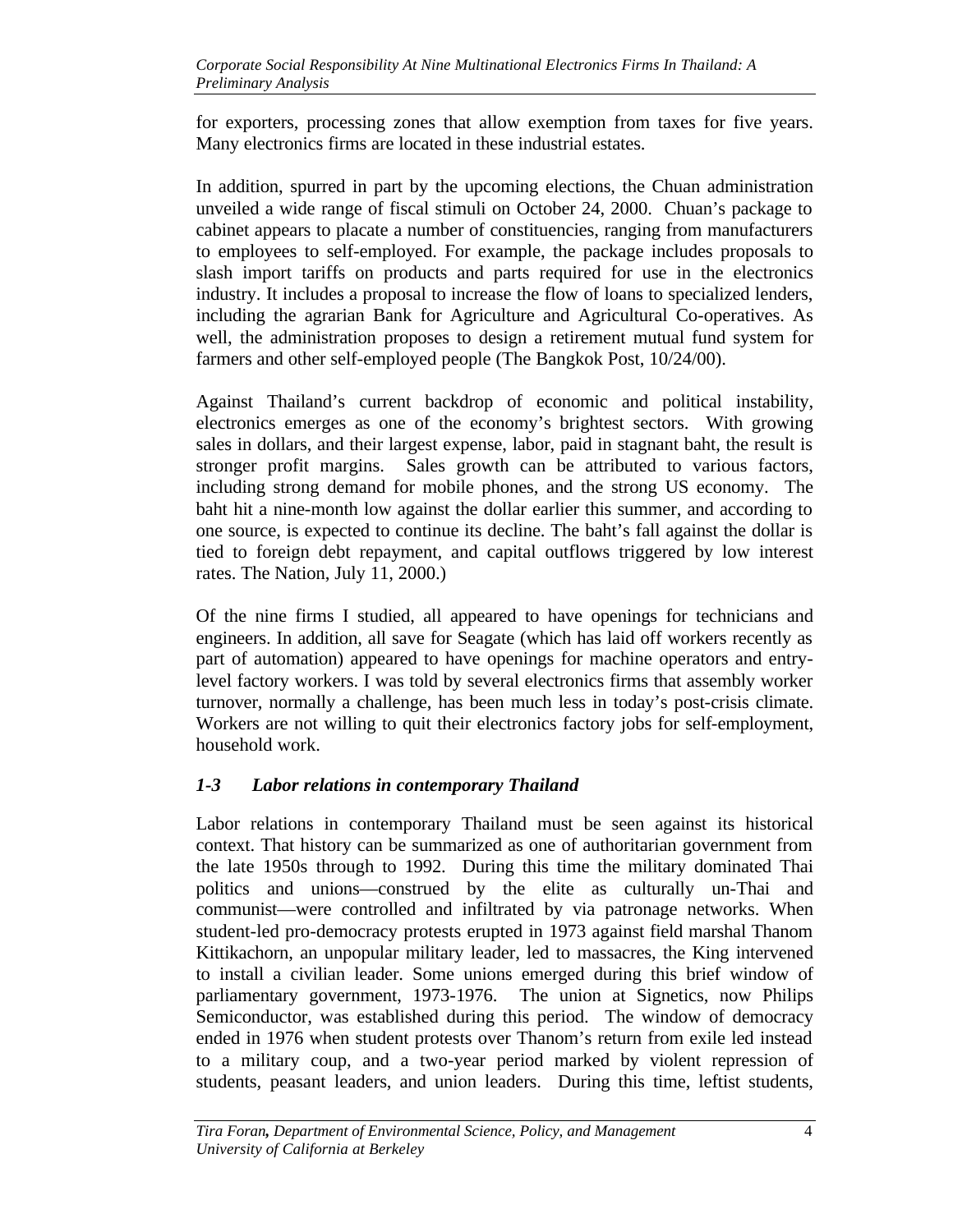activists, and union leaders were violently persecuted, and many chose to flee into the forests. A subsequent détente in Thai politics occurred under military leaders who found that patronage of labor federations advantageous to maintaining legitimacy.

By 1990, following almost a decade of rapid economic growth and the rise of powerful business elites, Thailand had an elected, civilian prime minister. Despite a military coup against him, Thailand returned to democratic rule following the events of "Black May 1992," when street protests against the coup were forcibly mishandled, leading to a second royal intervention. Most analysts believe that the events of Black May 1992 mark a modern milestone in Thai democratization, specifically the creation of civil society organizations capable of de-legitimizing any future attempt by the military to hold office.

More recently unions have been framed as impediments to economic reform (in the case of state enterprise unions), or as irrelevant (in the case of electronics sector). The unionization rate, at  $3\%$ , is much lower than the US (~14%) or Malaysia (9%). Thailand's strongest unions tend to draw their strength either from having fought and won support from the state (as in state enterprise unions such as the railroad workers union), or from foreign employers (e.g. the union at Philips Electronics, and the one at Japanese-owned electrical coil maker Thai Yasaki). In addition, further weakening the union movement, is the presence of number of multiple peak-level organizations (labor federations and councils) each representing a fraction of the small, unionized workforce. These labor organizations have been criticized for their lack of political agency (Voravidh, 2000).

According to labor activists, some employers have seized on the lingering effects of the crisis as an excuse to defer workers' demands. (I observed the Arom Pongpa-ngan Foundation, in conjunction with some academics from Chulalongkorn University's Center for Political Economy, planning a new public seminar titled "Saetagit fuen, tae kon mai fuen" ("The economy's recovered, but people haven't.") Shortly after I arrived in Thailand, workers at Thai Kriang Textile Co. went on strike to demand their first wage increase since the crisis. Despite long sit-ins and negotiation, the union was unable to get its demands met. Management sought to fire the strikers; they finally appealed to be reinstated. Government was criticized for not playing a more active mediation role to mediate a bitter and occasionally violent strike. Thai Kriang was seen as a bellweather for Thai labor relations. NGO activists I met with worried that if a longstanding union could not assert itself on behalf of its workers what hope was there for other labor mobilizations?

By contrast with the unhappy events at Thai Kriang, union leaders at two other companies I visited reported happier industrial relations. The two companies were in different sectors: Thai Yasaki, a maker of heavy-duty aluminum and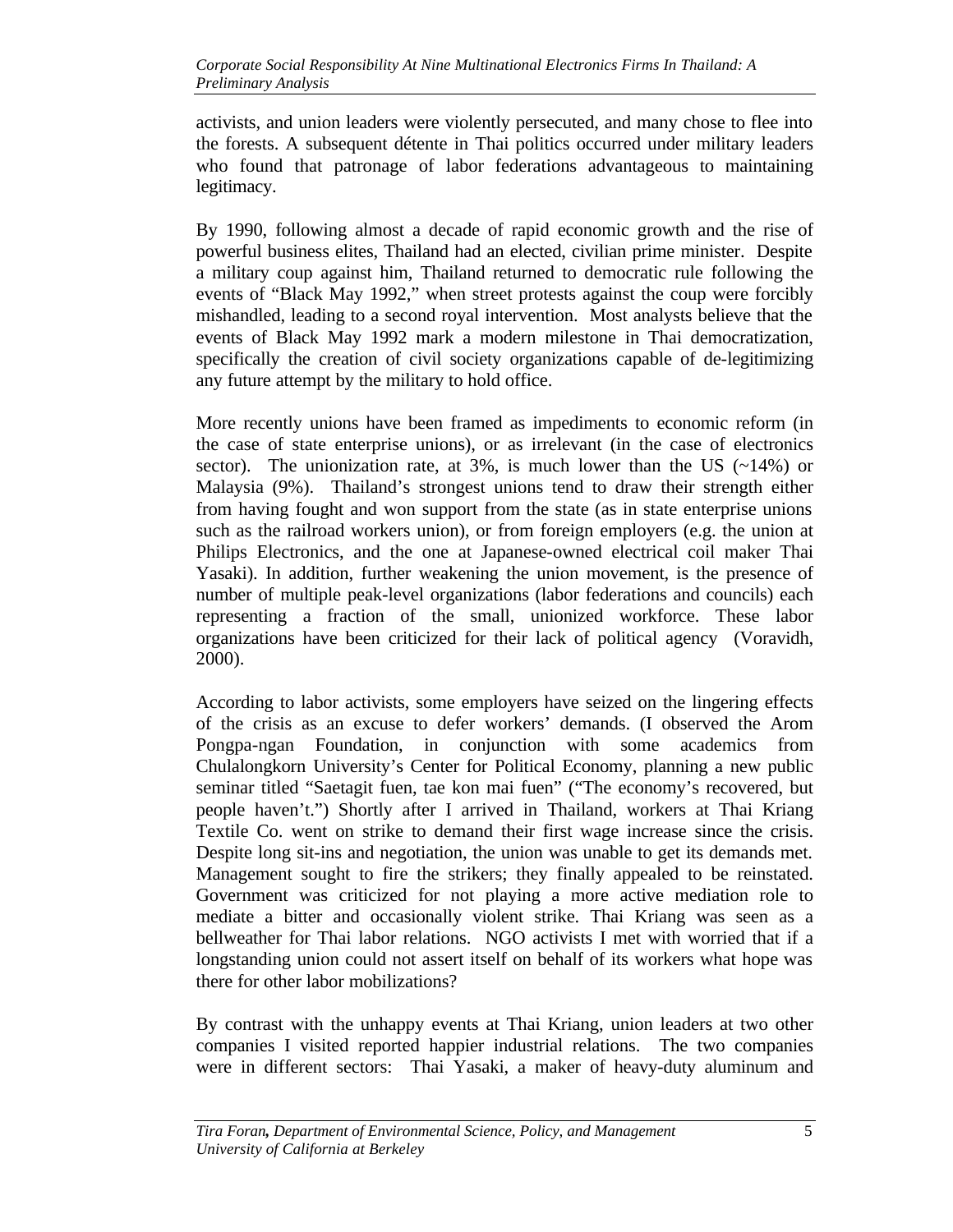copper electric wire, a relatively mature market niche. Philips Semiconductor makes IC's for sale to its mother company and to other vendors.

One feature common to both unions is their longevity, which is linked to and attests to the longstanding commercial presence of the firm in Thailand. A second feature is union presence elsewhere in the mother corporation. As a result of both these features, I found myself visiting with union representatives with dedicated office space, officially allotted time for union activities, good interpersonal skills, and negotiating experience.

One consequence of these structural and organizational endowments was the ability of union leaders at Philips to provide me with union-management agreements going back to 1990.<sup>3</sup> The first clause of the most recent agreement I was provided (1998) raises the minimum daily wage for both "daily" employees and permanent employees by 10 baht per day, an increase of 22 baht per day over the 1996 daily wage. The other clauses include compensation rules for lay-offs (more money than mandated by the Thai Labor Protection Act of 1998); motivational and year-end bonuses; and a group health plan.

Against a political context not conducive to economic unionism, these enduring strong unions appear to be exceptional examples. Moreover, they occasionally provide advice to other unions engaged in industrial disputes. For example, the evening I visited the union at Thai Yasaki I was invited to sit in on a meeting between that union and labor leaders from the Thai Kriang Textile Co. factory down the road. Both unions belong to an association organized to promote labor rights in a given [geographic] industrial district. In the absence of effective higher-level labor organizations, these district-level workers' associations (kloom puu chai raeng ngan nai yaan) provide some of the missing coverage of everyday labor relations issues. The forms of engagement in district-level association activity however vary by district. The Philips Union, for example, voted to decrease its annual financial contribution to its association.

# **II. Environmental and Labor Standards in the Thai High Tech Industry**

#### *2-1 State regulation of industry*

#### **Table 1.**

 $\overline{a}$ 

| Domain                 | Law or Regulation;    | Requirements/Provisions                                      |
|------------------------|-----------------------|--------------------------------------------------------------|
|                        | Regulatory Agency/ies |                                                              |
| Industrial permitting; | Factories Act, 1992.  | In order to receive and renew their                          |
| Risk assessment:       |                       | Letter of Authorization to operate,                          |
| Risk management        |                       | Dept. of Industrial Works   firms must supply map of showing |

<sup>&</sup>lt;sup>3</sup> "Agreement on conditions of employment between Philips Semiconductor Thailand and Philips Semiconductor Union" (in Thai), 4 pp.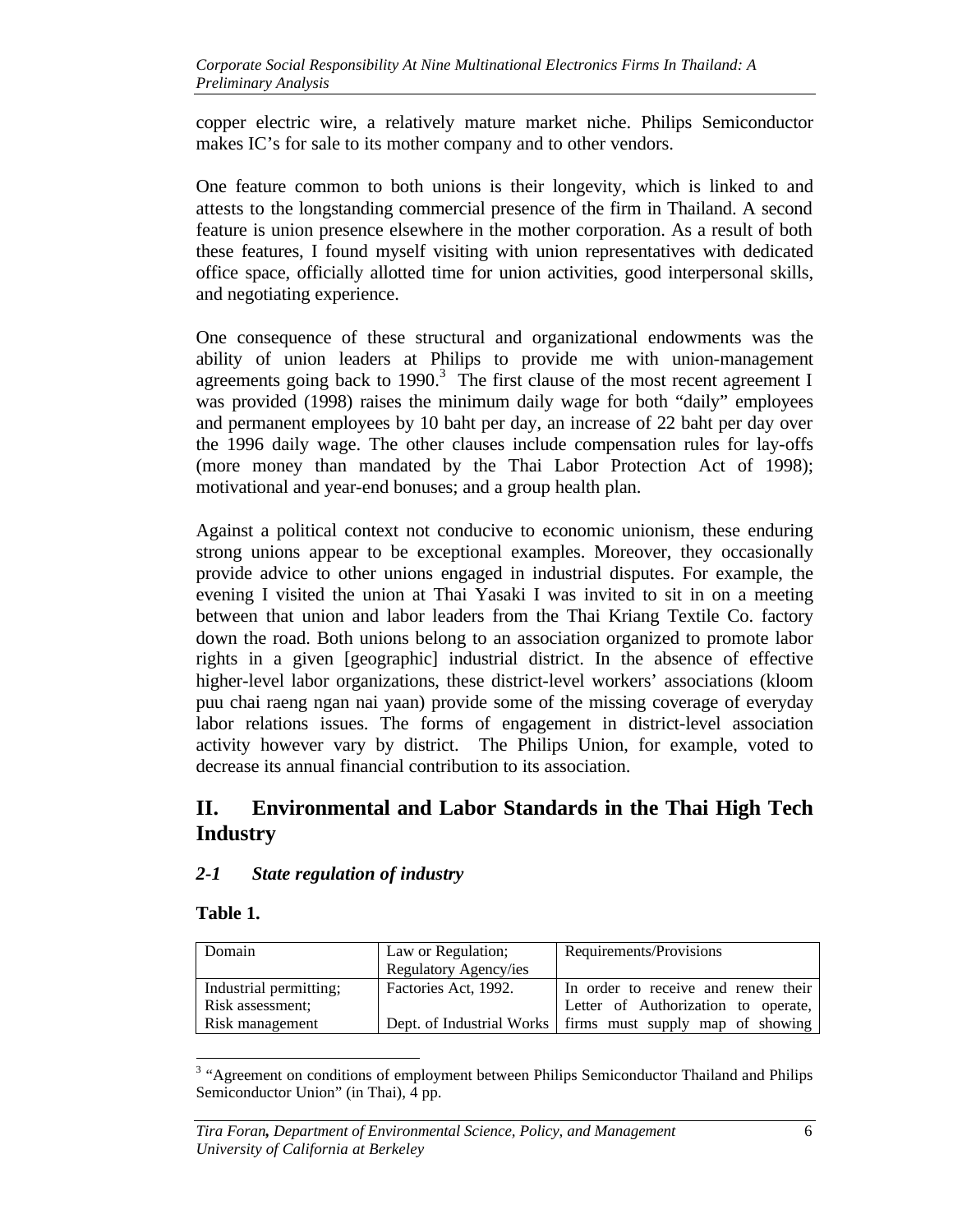|                                                              | (Ministry of Industry).                                                                                                                                                                                                                    | location of schools, hospitals, roads,<br>and other features in a 500 m. area<br>surrounding their facility; must identify<br>and assess risk of structures from<br>which fire, explosion, hazmat leakage<br>may occur; must supply data on<br>accidents and injuries. Electronics<br>firms must also supply risk and<br>accident management plans.<br>Exception: firms located in Indl Estates<br>are not regulated by this Act. They are<br>regulated instead by the Indl Estate<br>Authority (Ministry of Industry). |
|--------------------------------------------------------------|--------------------------------------------------------------------------------------------------------------------------------------------------------------------------------------------------------------------------------------------|-------------------------------------------------------------------------------------------------------------------------------------------------------------------------------------------------------------------------------------------------------------------------------------------------------------------------------------------------------------------------------------------------------------------------------------------------------------------------------------------------------------------------|
| Occupational<br>safety:<br>codes of conduct                  | Employee<br>Safety<br>Protection Acts, Ministry<br>of Interior<br>$_{\mathrm{of}}$<br>Regulator:<br>Dept.<br>Labor,<br>Dept.<br>οf<br>$+$<br>Industrial Works (?)                                                                          | A set of 15 laws regulating procedures<br>used<br>when<br>dealing<br>with:<br>to<br>be<br>industrial and construction equipment;<br>chemicals; construction<br>hazardous<br>sites; confined spaces, etc.                                                                                                                                                                                                                                                                                                                |
| Occupational safety:<br>Inspections,<br>Safety<br>committees | Employee Safety in the<br>Workplace, 1997<br>$% \left( \left( \mathcal{A},\mathcal{A}\right) \right) =\left( \mathcal{A},\mathcal{A}\right)$ of<br>Declaration,<br>Dept.<br>Labor.<br>Sections 139-142, Act of<br>1998.<br>Dept. of Labor. | Mandate that firms create internal<br>Safety<br>Committees,<br>representing<br>operators, foremen, managers, and<br>professional safety officers.<br>Authority and duties of government<br>safety inspector.                                                                                                                                                                                                                                                                                                            |
| Pollution control                                            | Environmental<br>Quality<br>Protection Act, 1992.<br>Pollution<br>Control<br>Department (Ministry of<br>Science, Technology, and<br>Environment; "MOSTE")                                                                                  | Regulates solid waste, and emissions to<br>air water outside factory walls.<br>Regulations exist for water quality<br>parameters: BOD, DO, TSS, coliform,<br>and some heavy metals. By contrast<br>regulations still do not exist for other<br>toxicants, such as dioxins.<br>Except: Releases outside factory walls<br>but within an Indl Estate are regulated<br>by Indl Estate Authority.                                                                                                                            |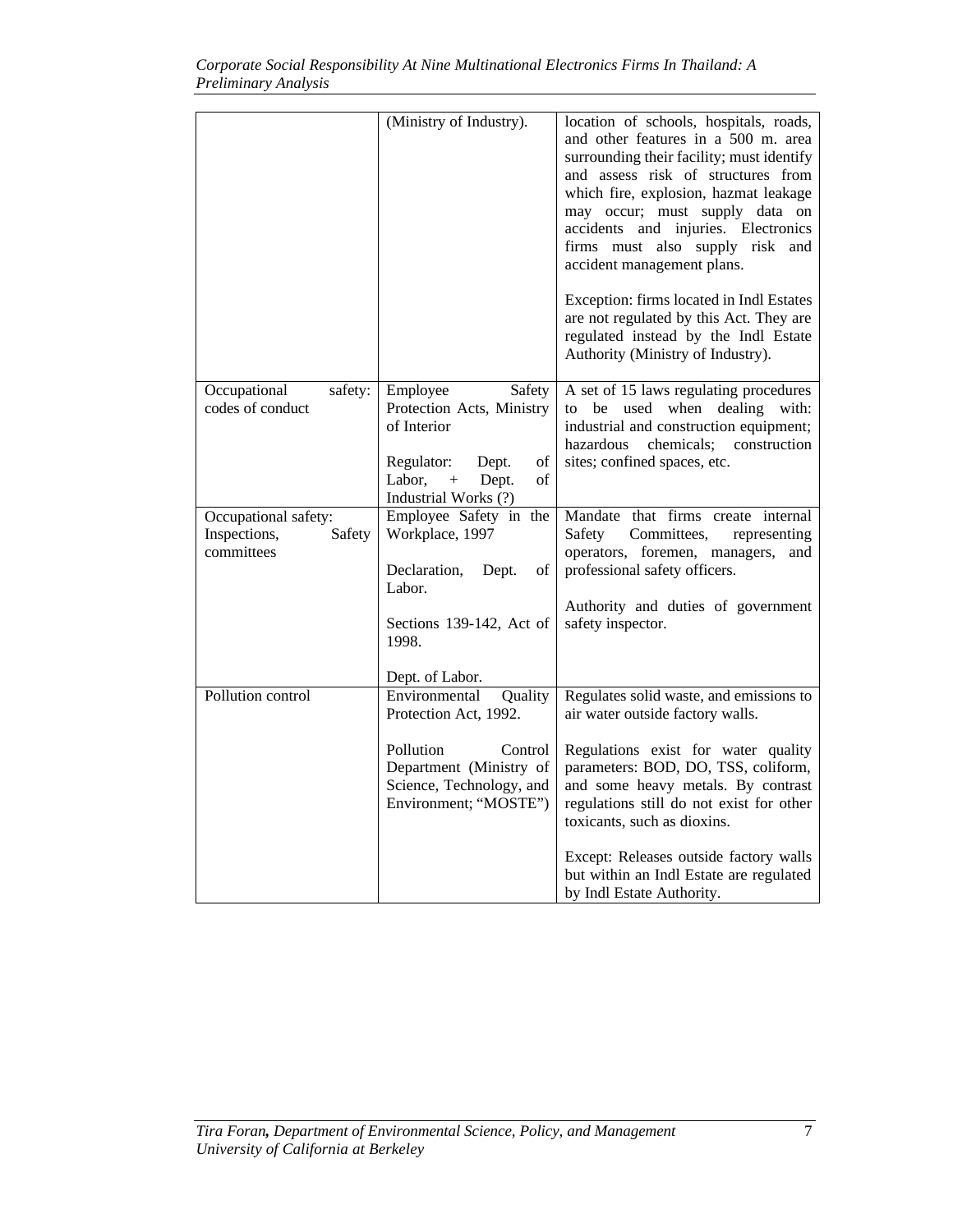| Domain          | Law or Regulation;       | Requirements/Provisions                                |
|-----------------|--------------------------|--------------------------------------------------------|
|                 | Regulatory Agency/ies    |                                                        |
| Employee health | Public Health Act, 1992. | Employer shall provide physical exams                  |
|                 |                          | for workers in hazardous occupations.                  |
|                 |                          | Dept. of Occupational Employer shall comply with other |
|                 | (Ministry)<br>Health     | of   measures announced by the Minister to             |
|                 | Public Health).          | regulate 100 types of hazardous                        |
|                 |                          | occupations.                                           |

According to Bundit (2000), regulation of environmental health and safety laws in Thailand's electronics factories is complicated for several reasons. Firstly, the presence of statutes with overlapping provisions creates ambiguities, as well as hindering interpretation and compliance.<sup>4</sup>

For example, Table 1 shows that for firms within industrial estates, the IEAT regulates firms that would otherwise be regulated by Pollution Control Department and by the DIW. While IEAT and PCD appear to use a common suite of environmental parameters for water quality regulation, the fact that they are different organizations with different orientations and presumably professional expertise, implies that similar regulatory outcomes cannot be assumed.

Secondly, potential problems arise from weak linkages between employees and information to which the firm is privy. For example, by law employees do not have a right to know about occupational hazards, nor do they have a right to decline certain types of work. When employees are given physical exams, they do not have the ability to choose the physician or the scope of examination (Bundit, 2000). They apparently do not have a right to access their medical record.

In addition to controlling occupational hazard and medical information, firms in non-unionized plants—i.e., most plants—have the discretion to choose which employees sit on the mandated employer-employee Safety Committees. Employees are not required by law to participate in plant inspections by the government safety inspector. According to Bundit (p. 23), the Department of Labor has one inspector per 1007 sites (or 1 per 22,888 employees).

The Department of Labor is not the only state agency whose mandate might be improved by stronger field surveillance. Responsibility falls to one centralized agency, PCD, to regulate some of Thailand's pressing and recurrent environmental problems. According to Sukran et al. (1999), these recurring nuisances in Thailand include: illegal dumping of industrial waste; chemical accidents—either sporadic releases or chronic nuisance emissions; and non-point source biological pollution of rivers. A combination of factors appear to have

 4 David Sonnenfeld, ibid.

*Tira Foran, Department of Environmental Science, Policy, and Management* 8 *University of California at Berkeley*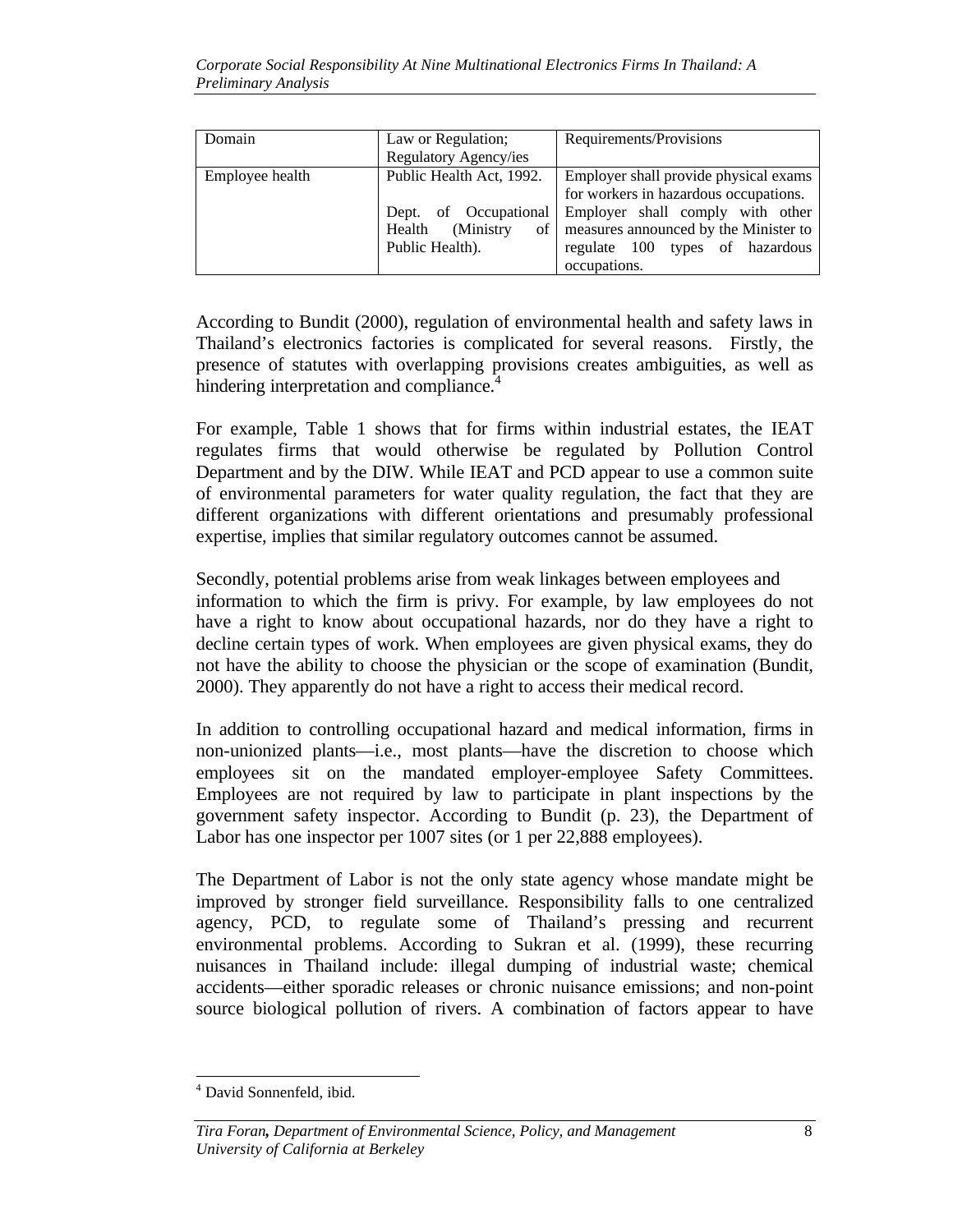caused these problems: rapid expansion of industry, firm-level cost minimization, weak regulatory oversight, and lack of industrial zoning (Bello et al., 1998).<sup>5</sup>

PCD has an enormous mandate. During the past seven years, the agency has promulgated 25 new environmental quality standards, including standards for general air quality, general coastal and surface freshwater quality, waste incinerators, factories, vehicles, and residential communities. In addition, the agency has generated, and appears to give priority to, action plans to reduce air pollution (urban dust, vehicles, coal-fired plants).<sup>6</sup>

A second set of action plans by PCD attempts to improve water quality, in particular in problem rivers such as the Nam Pong and the Chao Phraya, while a third set of action plans covers solid waste (including usage of hazardous chemicals by farming households and industry). All action plans appear to combine command and control methods; outreach to citizens and firms, new initiatives to train regional inspectors in solving air quality problems, and new investment in waste water treatment plants. In addition, the agency has been trying to sponsor the study of clean technology adoption, as well as implement a "polluter-pays principle."

#### *2-2. Voluntary measures*

In the context of Thailand's weak state regulatory apparatus, CSR practices increasingly takes place via voluntary measures.<sup>7</sup> This section provides an overview of the experiences the nine firms the nine firms I studied had with two types of voluntary standards: environmental management (ISO 14000), and OHS management (via a number of standards, including the developing ISO 18000). I discuss the motives interviewees disclosed for getting certified; the discernable environmental impacts; and firm benefits and challenges.

According to ISO, a standard is a "documented agreement containing technical specifications or other precise criteria to be used consistently as rules, guidelines, or definitions of characteristics, to ensure that materials, products, processes and services are fit for their purpose." ISO sees its standards as "voluntary" in the sense that standardization is driven by market institutions (and specifically their sectoral logic).<sup>8</sup>

When it comes to environmental management however, ISO's definition of a standard as a document containing "precise criteria" is somewhat misleading. As ISO states:

 5 David Sonnenfeld, ibid.

<sup>&</sup>lt;sup>6</sup> I derived this information from PCD's "Key Achievements: Seven Year Report." The order, detail, and style in which its projects, accomplishments, and planning vision are presented gives a sense for PCD's priorities and secondly an indication of issues it is confronting. See: www.pcd.go.th

<sup>7</sup> David Sonnenfeld, ibid.

<sup>&</sup>lt;sup>8</sup> See www.ISO.ch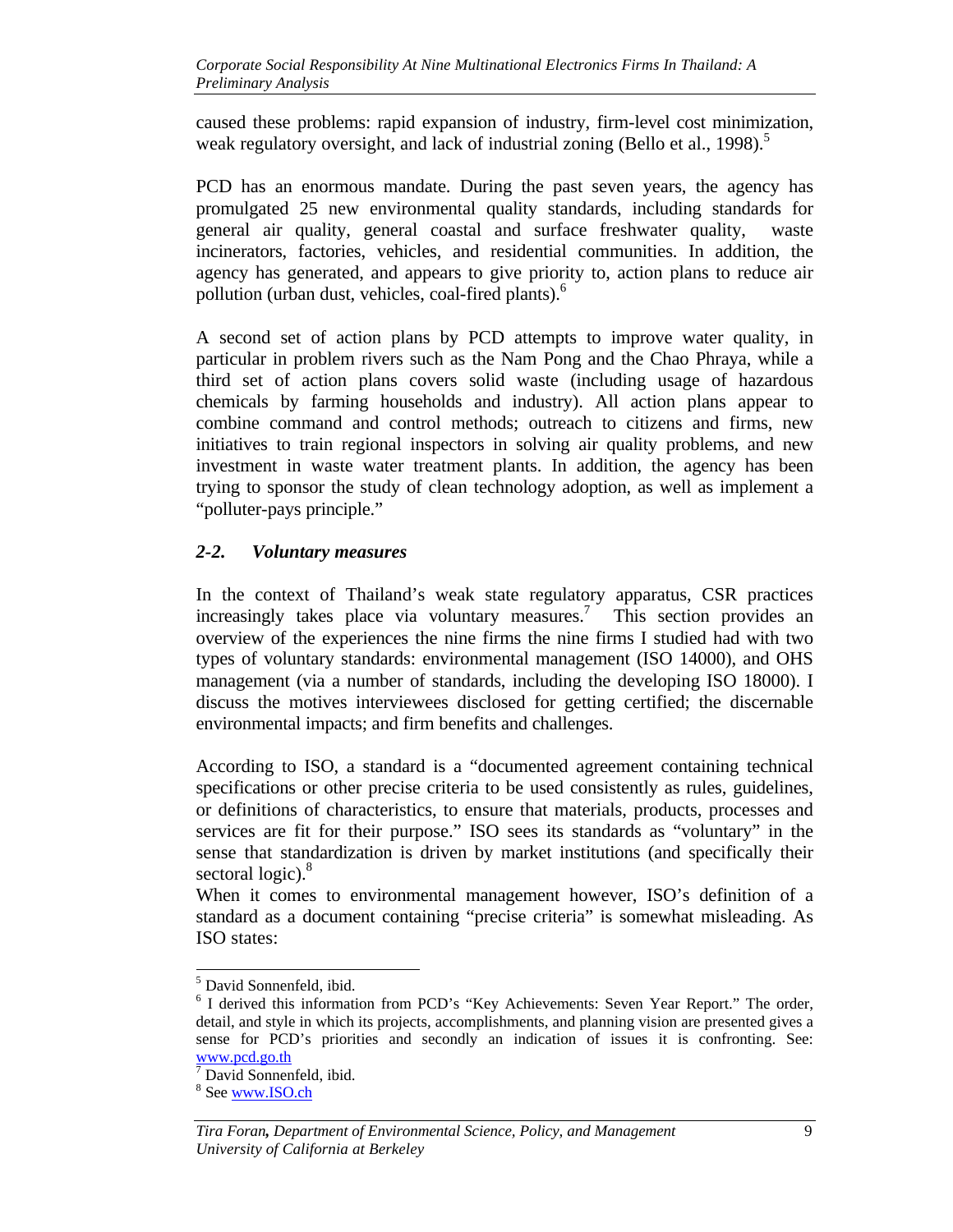"Tens of thousands of businesses are implementing ISO 9000 which provides a framework for quality management and quality assurance. The ISO 14000 series provides a similar framework for environmental management."

"Both ISO 9000 and ISO 14000 concern the way an organization goes about its work, and not directly the result of this work. In other words, they both concern processes, and not products – at least, not directly. Nevertheless, the way in which the organization manages its processes is obviously going to affect its final product. In the case of ISO 9000, it is going to affect whether or not everything has been done to ensure that the product meets the customer's requirements. In the case of ISO 14000, it is going to affect whether or not everything has been done to ensure a product will have the least harmful impact on the environment, either during production or disposal, either by pollution or by depleting natural resources." [emphasis added.]

It is interesting to note that in the above, ISO attaches primacy to "the customer's requirements," i.e. the agency of the customer, as the purpose for ISO 9000, whereas it constructs "the environment" in more generic and passive terms.

But managers I interviewed reinserted the missing agency. They stated that their firms decided to pursue ISO 14000 certification for two main reasons: firstly, and most importantly, because of customer demand. Secondly, for the eight subsidiaries, because it was a priority of their parent company. (These motives overlapped in the case where the parent was also a customer of the Thai subsidiary.) The fact that many of the multinational subsidiaries were the first in their corporation worldwide to receive ISO certification can be interpreted as evidence that such voluntary measures are indeed perceived by these firms as important (as well as the fact that efficient supporting organizations [e.g. certifiers] exist in Thailand.

All of the firms interviewed received ISO 9000 certification before ISO 14000. Notwithstanding prior involvement with ISO 9000, firms I interviewed typically took six to 12 months to receive certification. Based on the organization charts and the voluminous documentation I was shown, the process was time- and laborintensive.

In terms of benefits received, firms mentioned: substantial savings on energy and process water, e.g. via recycling; ability to meet customer demands; and a positive public image. Indirect benefits mentioned included, in some cases, a new affirmation, within the corporation, of the importance of environmental management programs and systems. Managers felt that the main challenge of the ISO process is that it requires "continuous improvement" in order to get recertified (see next Section).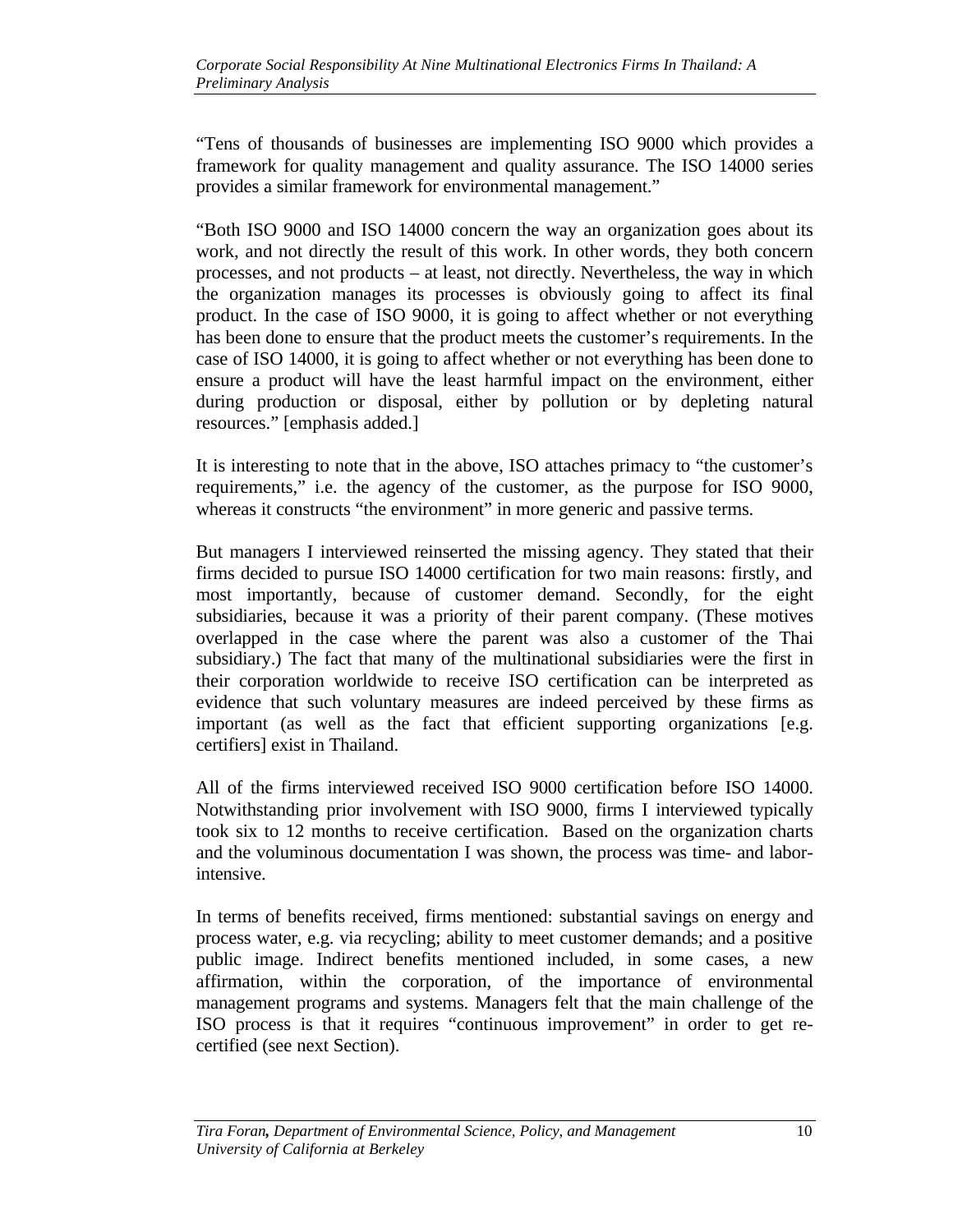The ISO 14000 process seems to have allowed all firms to identify opportunities to reduce solid, liquid, and airborne material throughput (influx or emissions to the environment). Secondly, all firms implemented change, beginning with changes that were easiest to make (e.g., using spent potable water on grounds and gardens in the plant; reduction of purified water on the line; recycling of printed circuit board scrap for resale as opposed to disposal in a hazardous waste landfill). Thirdly, other variables clearly affect the direction and rate of change (see Section 4.5).

• ISO 18000

Strong interest in occupational health and safety (OHS) certification (e.g. British Standard 8800, Thai Industrial Standard 18000, and the developing ISO 18000) was evident at only two of my nine firms. Lack of customer interest, the draft status of ISO 18000, and the presence of significant prior commitment to OHS (e.g. internal procedures) were three common reasons cited by the U.S. firms that are hesitant about investing in third party OHS certification at this time.

• Investments in OHS

Firms I visited were proud of their in-house health clinics. Some firms used the hall space surrounding their clinics to report statistics on occupational illness by plant sub-sector, as well as to disseminate preventive health information. (For example, one of the firms I visited mounted information about women's urinary tract infections.)

Firms in addition took certain precautions. Lucent Technology workers get an annual and "special" blood test for Pb. They also disallow women from performing certain tasks once pregnant. The relatively few men who are machine operators generally are placed at machines that require heavier part lifting which (at one firm etching large pieces of flexible circuit) correlated with increased exposure to fumes and noise.

While I assume firms test new applicants for pregnancy it is not clear if pregnancy constitutes grounds for rejecting an application.) On the other hand, none of the firms appear to have posted health hazards disclosures.

• Community relations

Community interactions appear to be the exception rather than the norm. Some firms, such as Lucent, Seagate and AMD, stressed a willingness to meet with members of the community as part of their ISO 14000 process. Others did not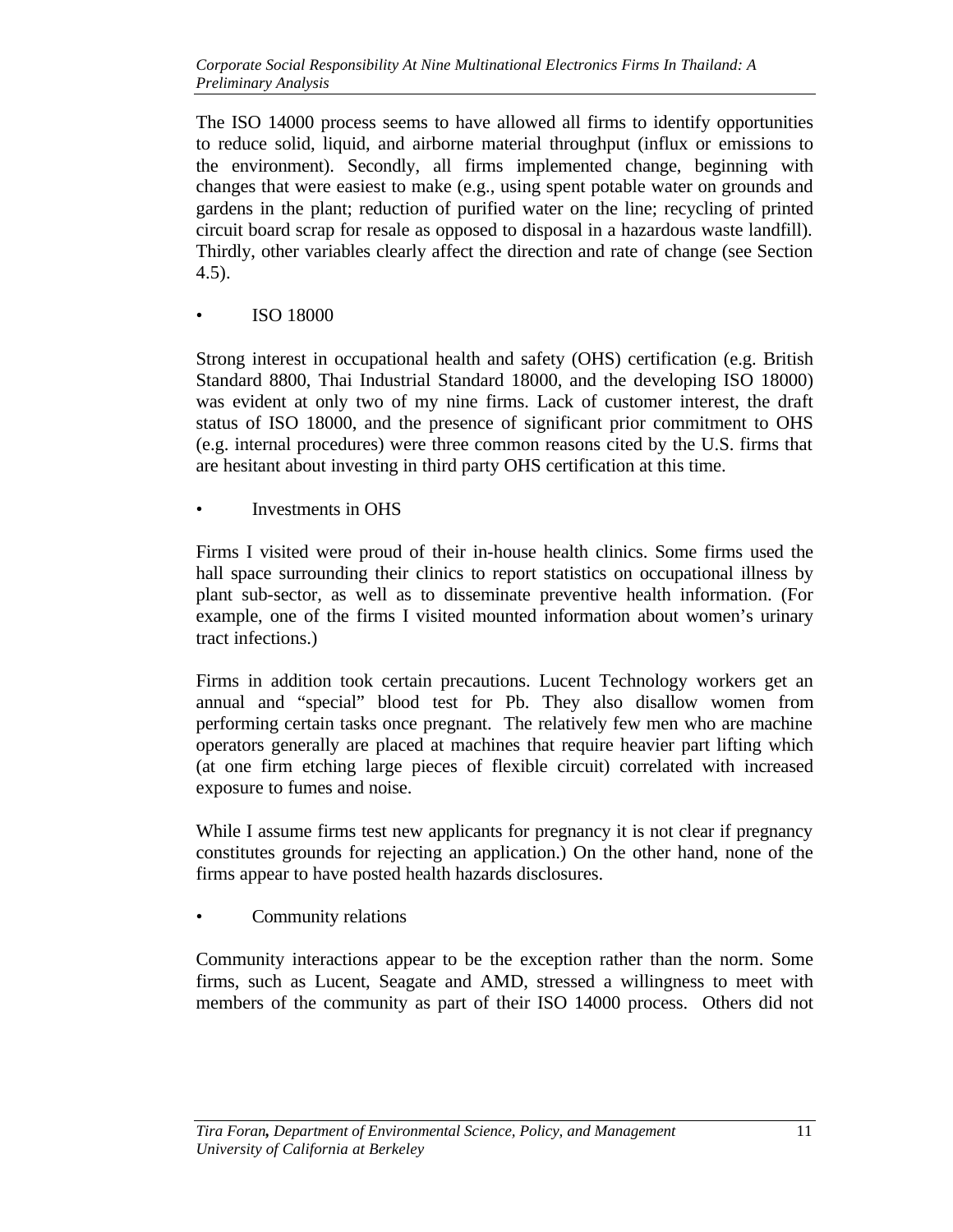mention it.<sup>9</sup> None of the firms we interviewed appear to have stakeholder consultation or monitoring in place. Environmental monitoring by nongovernmental "public interest" third parties appears entirely absent at present.

# *2-3 Beyond ISO: Incidents at Seagate and Northern Region Industrial Estate*

In today's Thailand, systematized voluntary measures such as ISO 14000 are a necessary and important component of CSR, but they do not ensure worker health and safety. In this section I argue that the main limitation of the ISO process is that it remains actor-oriented. ISO goals do emphasize legal compliance and—at least as interpreted by some firms—good community relations, but the approach is still relentlessly firm-centered. What ISO and the firms that promote its voluntary practices do not analyze are the strengths and problems in specific social systems—that is, the specific institutional contexts–in which firms operate.

For example, ISO's requirement of continuous improvement begs the question – primarily, it would seem, of the certifying body – of what constitutes an improvement worthy enough to warrant recertification? A second example involves the force competition and technology change exert – independently of ISO — on process improvement. Several of the firms we interviewed described specific process changes they wanted to see, for example substitution of TCEbased solvents (apparently active in United States), or reduction/subsitution of lead and tin in their processes.

Since these substitutions could be regulated by non-ISO business variables (e.g., rate of investment in new plant technology, customer preferences, changes in equipment maker capabilities) we need to ask how the presence and pursuit of ISO interacts with these other variables (see Table 2). For example, Philips Semiconductor operates in a twenty-year old plant; AMD and IBM operate in plants less than ten years old. Seagate is moving to new facilities in Korat province and automating its line. Plant and technological investment decisions will affect the context in which ISO improvements and EHS outcomes occur.

<sup>&</sup>lt;sup>9</sup> However, since I chose not to probe managers neglecting to mention community relations, the reader should not infer that this oversight constitutes unwillingness to meet with the surrounding community.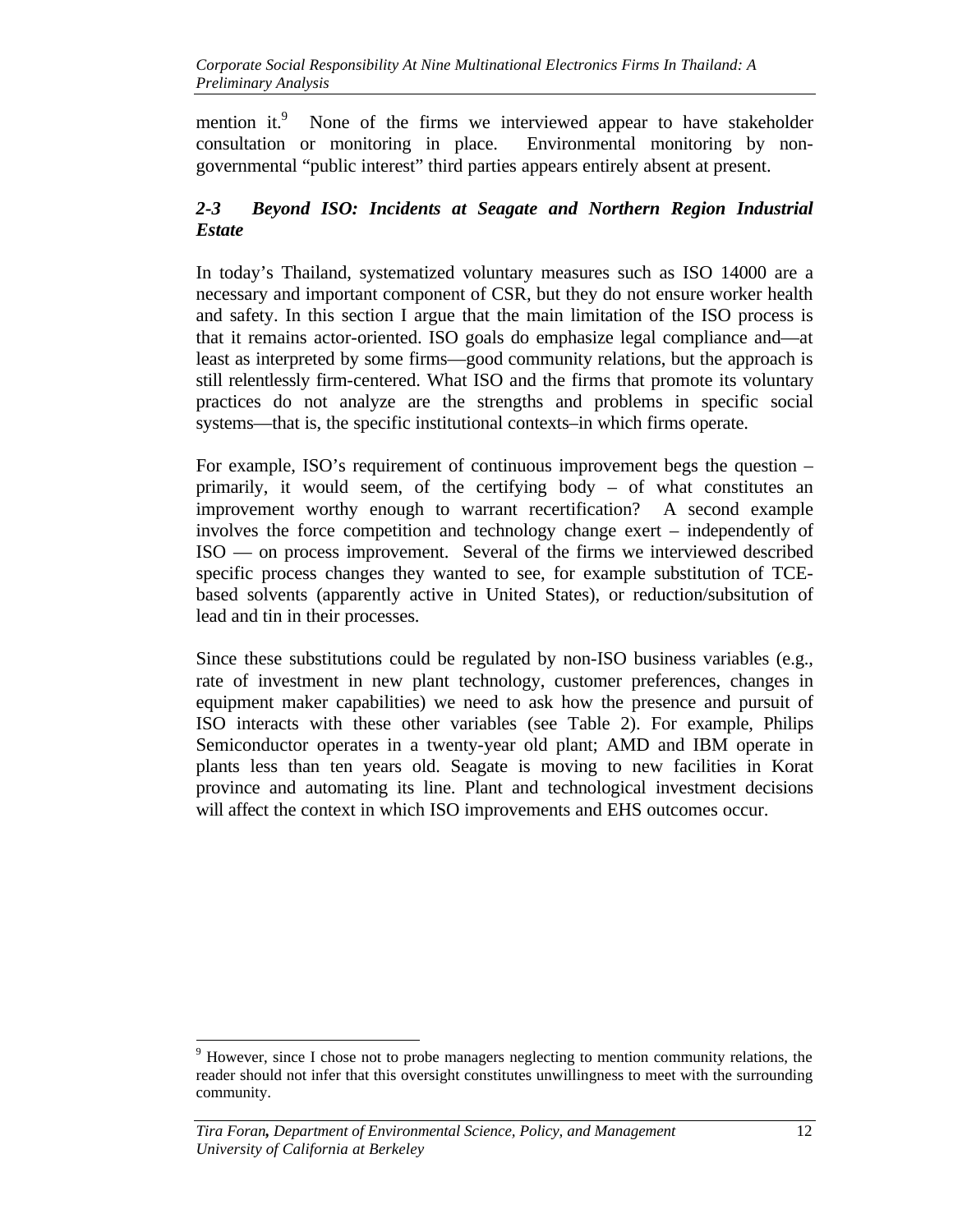| Firm / Process                 | Process Change                      | Change     |
|--------------------------------|-------------------------------------|------------|
|                                |                                     | Factors    |
| Semiconductors                 | Pb reduction; TCE-free solvents     | Customers  |
| 1. Hana (Bangkok and Ayudhaya) |                                     | HP, TI     |
|                                |                                     |            |
| 2. AMD                         | Pb free soldering (4 yr. timeframe) |            |
|                                |                                     |            |
| Storage                        | NMP [n-methyl pyrol ?] reduction (6 | <b>ISO</b> |
| 1. Read Rite                   | fold cost savings)                  |            |
|                                |                                     |            |

#### **Table 2. Examples of Process Change in Interviewed Firms**

Returning to Thailand: in the early 1990s a pattern of worker illness and death occurred at several electronics firms in the nation. That these incidents occurred prior to the wave of ISO certification in Thailand, or that these accidents may possibly have been prevented with third-party certification, is beside the point. What I wish to argue is that an appreciation of the limits of ISO requires analysis of the regulatory context in which it is embedded, in this case Thai workplace political economy and its change during the 1990s.

In the early 1990s four workers at Seagate died after a pattern of fatigue and fainting. Almost 200 others were diagnosed by one specialist as having chronic lead poisoning, possibly aggravated by solvent exposure. In 1993, while the "Seagate Affair" was heading towards litigation, a separate pattern of illness and death among electronic workers occurred at the Northern Region Industrial Estate (NRIE), near Chiang Mai.

The Seagate Affair shows reveals an ability to deny responsibility by appeal to scientific standards (which are inherently uncertain). It also reveals how elite connections between the firm and the state (in this case the Board of Investment) resulted in an order by the Ministry of Public Health to downsize its only occupational medicine clinic. The NRIE incidents reveal how firms were able to evade responsibility by non-cooperation with government and third-party investigations.

## *2-3.1 The Seagate Affair*

The following information is from Forsythe, 1994. Seagate opened two plants in Thailand in 1988 and 1989. In 1991, the same year worker health grievances including four deaths—began to surface, Seagate faced a union organizing drive. It eventually fired a total of 708 workers who were publicly calling for union recognition (e.g. by staging demonstrations in front of the U.S. embassy).

I asked a union leader in the Federation of Electrical Employees about the Seagate affair. He mentioned that Seagate's HR director at the time staunchly resisted the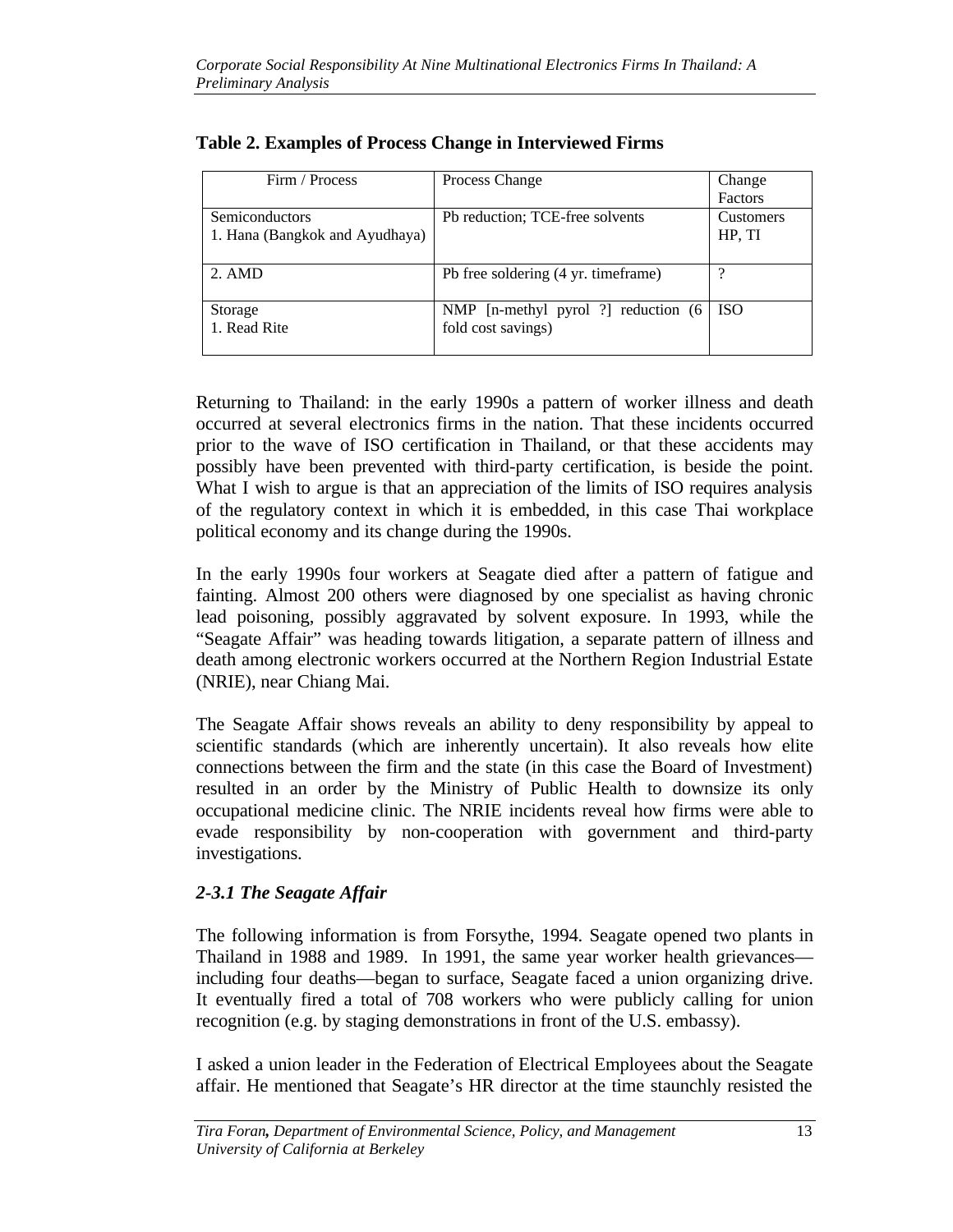union drive. Union leaders could not get the 20% of employees needed to officially represent the workforce. According to Seagate, when it became clear that the company would not recognize a union, most of the fired workers asked to go back to work, but all were denied the opportunity to do so.

The four workers at Seagate's Teparuk plant (in Samut Prakan province 20 km south of Bangkok) died between 1990-1991. According to their co-workers they all had experienced headaches, fatigue, muscle aches and fainting. The SP plant made components for low-margin 3.5" disk drives.

In August 1991, Dr. Orapan Metadilogkul, probably Thailand's most prominent and active practitioner of occupational medicine, was asked to investigate the deaths. She sampled blood from 1,175 workers. She concluded that blood levels in approximately 200 employees were high enough to suggest chronic lead poisoning, aggravated perhaps by solvent inhalation. Her clinic (the National Institute of Occupational and Environmental Medicine, NIOEM) treated some workers from a group of two hundred that complained of headaches, insomnia, fatigue, and muscle ache. At least 2 of these workers showed common symptoms of seizures, cramps, and limb numbness, and had blood lead levels clearly exceeding the Thai standard of 40 micrograms lead per 100 milliliters blood [ìg Pb/100 ml] (Kedrick, n.d).

The company disputed the vast majority of her findings. As Table 3 indicates, the debate over causes of occupational illness was marked by divergent interpretations of the usefulness of the Thai safety standard for blood lead, of lead chemistry, and of background exposures to lead in Bangkok. As I discuss below, the debate escalated into a knowledge/power conflict between Dr. Orapan and Seagate that ended up in court.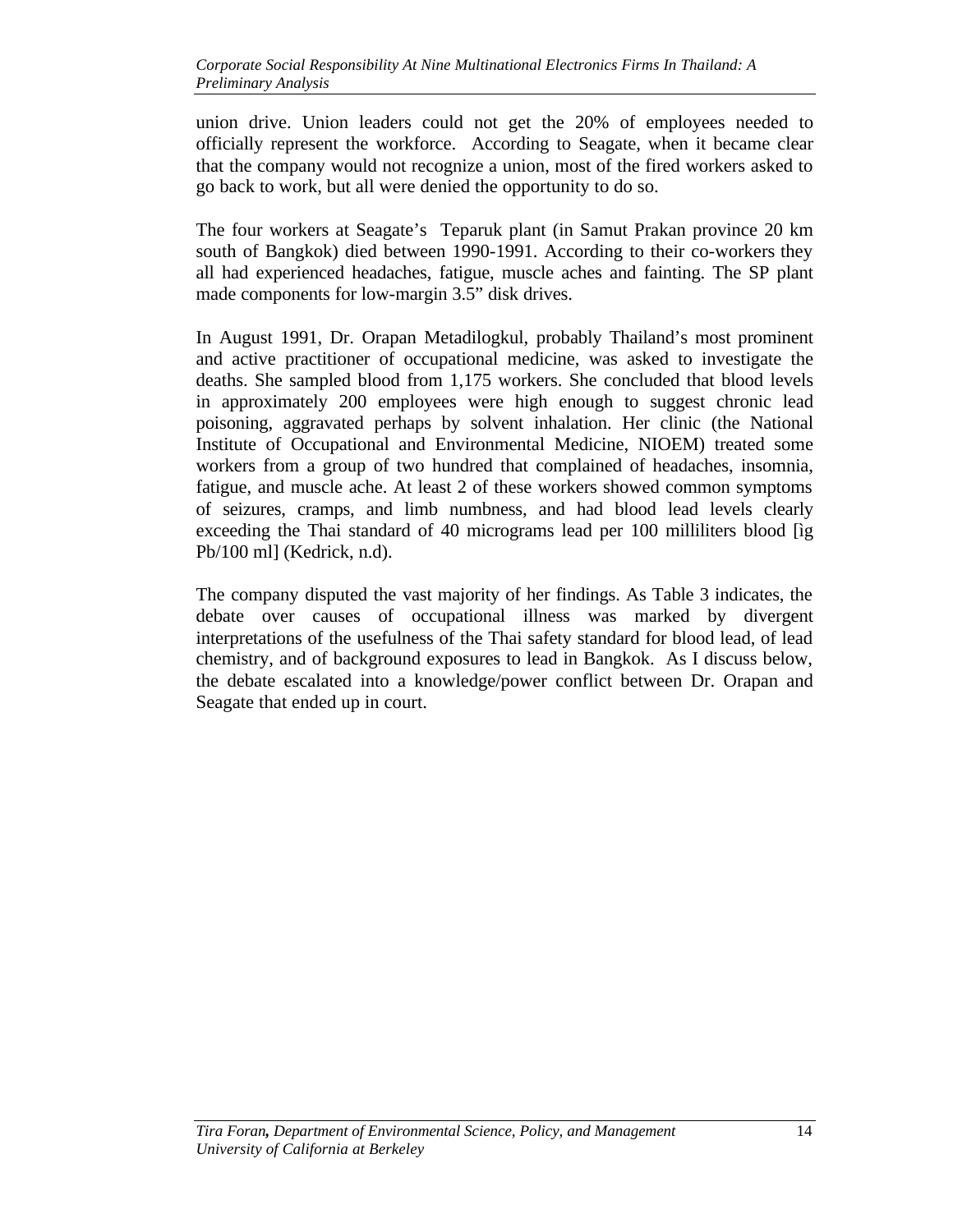#### **Table 3. Comparison of occupational health claims made concerning the Seagate factory at Teparuk, Thailand, 1991.**

| Non-corporate commentators                                                                                                                                                                                                         | Seagate Technology's position                                                                                                                                                                                                                                                                                                                                                                                                                                                                                                                                                                                                                                                                   |
|------------------------------------------------------------------------------------------------------------------------------------------------------------------------------------------------------------------------------------|-------------------------------------------------------------------------------------------------------------------------------------------------------------------------------------------------------------------------------------------------------------------------------------------------------------------------------------------------------------------------------------------------------------------------------------------------------------------------------------------------------------------------------------------------------------------------------------------------------------------------------------------------------------------------------------------------|
| Almost 50% of 148 workers sampled in the "wave-<br>soldering" section had $> 20$ ig Pb/100 ml blood.<br>36% of 1175 workers tested had $>$ 20 ig Pb/100 ml<br>blood.<br>(Dr. Orapan's August 1991 findings, in Forsythe,<br>1994). | "The Thai Ministry of Health blood lead<br>standard is 40 micrograms of lead per<br>100 milliliters of blood. This level is far<br>below the 80 to 120 micrograms of lead<br>per 100 milliliters of blood that is<br>considered dangerous to lifeif an<br>employee is measured at [the Thai<br>standard of 40 ig/100 ml] they would be<br>immediately moved to a different area.<br>No Seagate employees have reached this<br>level."<br>(Letter from Mr. Patrick Allen, Vice<br>Teparuk<br>President,<br>Sub-Assembly<br>Manufacturing Operations, dated July 12<br>1994).                                                                                                                     |
| Only 8 percent of the Bangkok traffic police [who<br>have high levels of exposure to vehicle fumes] had<br>more than 20ì Pb/100 ml (Dr. Oraphan, quoted in<br>Kedrick, n.d.).                                                      | Job applicants to Seagate have "an<br>average of between 13-39 micrograms of<br>lead in their blood," which the company<br>to background exposure<br>attributes<br>(Kendrick, n.d.).                                                                                                                                                                                                                                                                                                                                                                                                                                                                                                            |
| According to Dr. Orapan, approximately 200<br>employees have chronic occupational illness<br>from exposure to Pb or solvents.                                                                                                      | "none of these [200] employees have<br>blood lead levels that exceed either Thai<br>or [U.S.] OSHA standards. We also have<br>[results from] six other independent<br>physicians, and none have found signs of<br>toxic disorders."<br>"Seagate"<br>has<br>had three<br>outside<br>organisations come in to determine the<br>lead levelsthe National Institute for<br>Improving Working Conditions and<br>Environment, the Dept. of Science<br>Services, and the [Mahidol University]<br>Dept. of Occupational Health. All of<br>these agencies have given us a clean bill<br>of health on toxic fume emissions."<br>(Mr. Lee Kuhre, Seagate Director of<br>EHS, interviewed by Kendrick, n.d.) |
| Pb fumes can be generated at any point above its<br>melting point of 621.5 degrees F (Dr. Yvette Lin,<br>lecturer in chemical pathology, Univ. of Hong Kong,<br>in Forsyth, 1994).                                                 |                                                                                                                                                                                                                                                                                                                                                                                                                                                                                                                                                                                                                                                                                                 |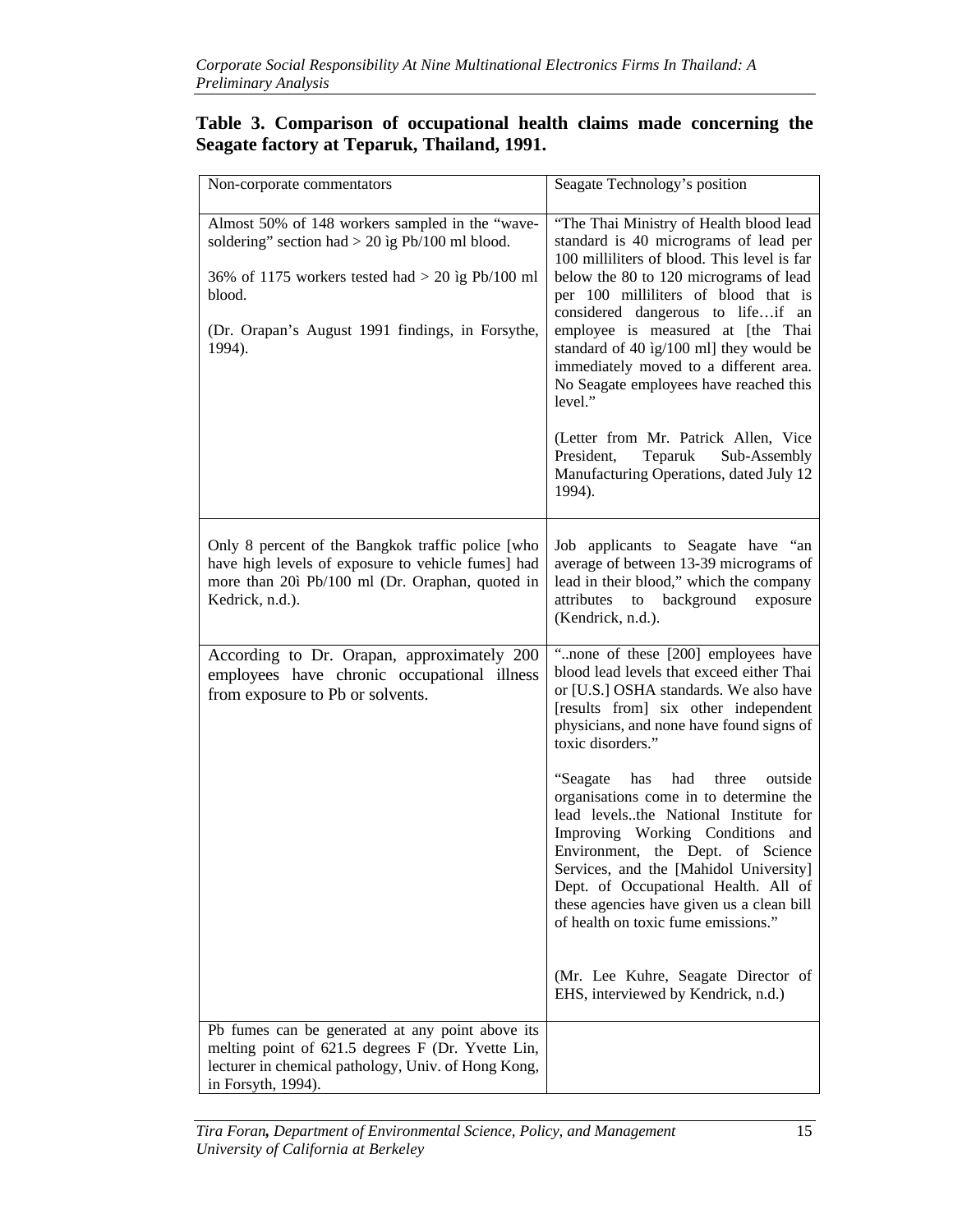#### *Environmental review*

The following information is based on a report by Mahidol University academics Chalermchai and Vichai (n.d.). In 1992 Seagate commissioned Mahidol's Department of OHS (in the Faculty of Public Health) to measure levels of airborne lead and dust concentrations in Teparuk work spaces as well as in the exhaust ventilation ducts (that release outside the plant).

The Mahidol team mounted "personal pumps" with cellulose filters on employees in fourteen locations to measure air lead concentrations. They used an "isokinetic stack sampling technique" to measure concs in 7 out of 15 vent ducts (selected on the basis of those likely to contain high emissions). The study took place July 10- 11, 1992.

Workstation lead levels ranged from non-detect to  $0.0504$  mg/m<sup>3</sup> in the "E-Elite" work section. The lowest detected level was  $0.00106$  mg/m<sup>3</sup>. [detection limit and standard error not given] The Thai standard, set by the Department of Labor, is  $0.2 \text{ mg/m}^3$ .

In the vent ducts, against the Thai Department of Industrial Works (DIW) standard of 30 mg/m<sup>3</sup>, Seagate's highest exhaust air lead concentration was measured at less than 0.002 mg/m<sup>3</sup>. However against a DIW standard of 100 mg/m<sup>3</sup> for dust, Seagate highest dust concentration was 67.7 mg/m<sup>3</sup>. The Mahidol report recommended precautionary follow-up and review of that particular exhaust duct.

## *Workers compensation dispute*

Seagate was taken to the Central Labor Court to resolve a worker's compensation claim made by some of the group of 200 workers identified by Dr. Orapan as having occupational illness. However according to Dr. Orapan, only one worker was willing to go to the Labor Court, where she successfully won compensation from Seagate prior to 1993. (By 1993, the 2-year statute of limitations had expired for everyone else in this group who may have wanted to seek worker's compensation.) However, in 1994, Seagate as plaintiff initiated a suit to reverse the compensation verdict. That same year Seagate also wrote to the Sapa Paett, Thailand's highest-level medical board, asking them to review her suitability to continue directing her clinic and to practicing occupational medicine.

Dr. Orapan was indeed subsequently reviewed by the Sapa Paett, but cleared. However the Ministry of Public Health re-assigned all six of her staff to other offices. (Today Dr. Orapan's clinic is functioning but runs on a leaner staff.) In 1996, Seagate withdrew its suit from the Labor Court, anticipating, according to one observer at the time, a court dismissal on the lack of insufficient basis.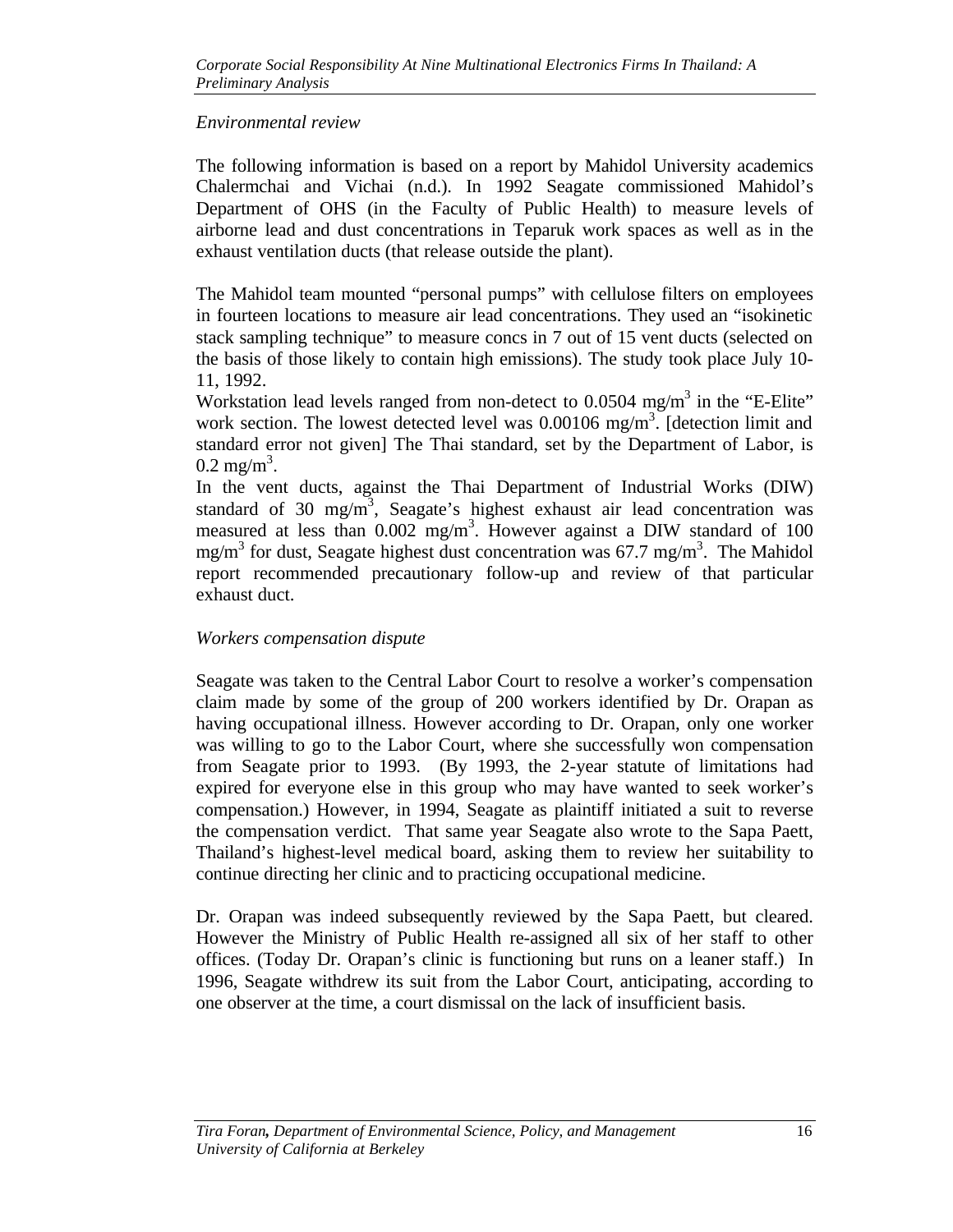#### *2-3.2 Incidents at Northern Region Industrial Estate (NRIE)*

NRIE is located in Lumphun Province (45 minutes away from Chiang Mai). Approximately 70 domestic and foreign firms employing approximately 29,0000 workers are located within the NRIE.<sup>10</sup> Two-thirds of all firms in the NRIE are classified as "exporters" eligible for 5-8 years' worth of tax exemptions from the BOI. Of the total Estate workforce, three-quarters are women. The exporters hire almost 80% of the total workforce. Half of the companies in the Estate are in the electronics sector. Japanese capital appears to be a significant presence.

In 1993, a pattern of illness and deaths became evident among workers at electronic component makers Murata, Electro Ceramics, Hoyo Opto, KSS Electronics, Tokyo Coil, Tokyo Try, and F.M. Brush. Save for the last, which is U.S. owned, all firms are Japanese-owned. By September 1994, at least ten, and up to 23 people were reported as having died after working in electronics factories (Tara, 1998; Forsyth, 1994). It is not clear why the exact number is uncertain. The reason for this may involve some of the following factors: that workers died after going on sick leave and losing contact with their employer; that they received medical care from a number of clinics and hospitals; that their employers appear to have no health status follow-up or reporting requirements once an employee leaves; and that no other organization appears to have systematically bothered to track down an exact number.

When the head of the IEAT subsequently held a press conference in late 1993, he denied that the deaths were firm-related. According to Forsyth (1993) firms distanced themselves from dead workers by noting that: all of the deceased were no longer employed; that they were not working directly with lead, or that they were HIV positive. Although there is a high rate of HIV infection in northern Thailand, the medical and academic sources interviewed by Forsyth (1994) noted that firstly that only three of the workers that died were HIV positive. Secondly, they noted that the deceased did not have typical symptoms of HIV/AIDS (such as marked weight loss and opportunistic infections). Rather, their symtoms typically were headaches, fatigue, occasional fainting, and occasional seizures.

When more deaths occurred in the six months following the IEAT press conference, the government sent a team of Ministry of Public Health epidemiologists to investigate (Forsyth, 1994). I have not seen their official report. Dr. Uthaiwan Kanganakamol, a prominent activist based in Chiang Mai, participated in a high-level review team whose report was not released.<sup>11</sup> Tara (1998) argues that "there has been no significant independent study of health and safety conditions in the estate. Neither government agencies nor researchers have been able to get permission to conduct research on health and safety in the estate [emphasis added]."

<sup>-</sup><sup>10</sup> Manager, NRIE. Interview 14 June 2000.

<sup>&</sup>lt;sup>11</sup> Joint interview with David Sonnenfeld, 13 June 2000.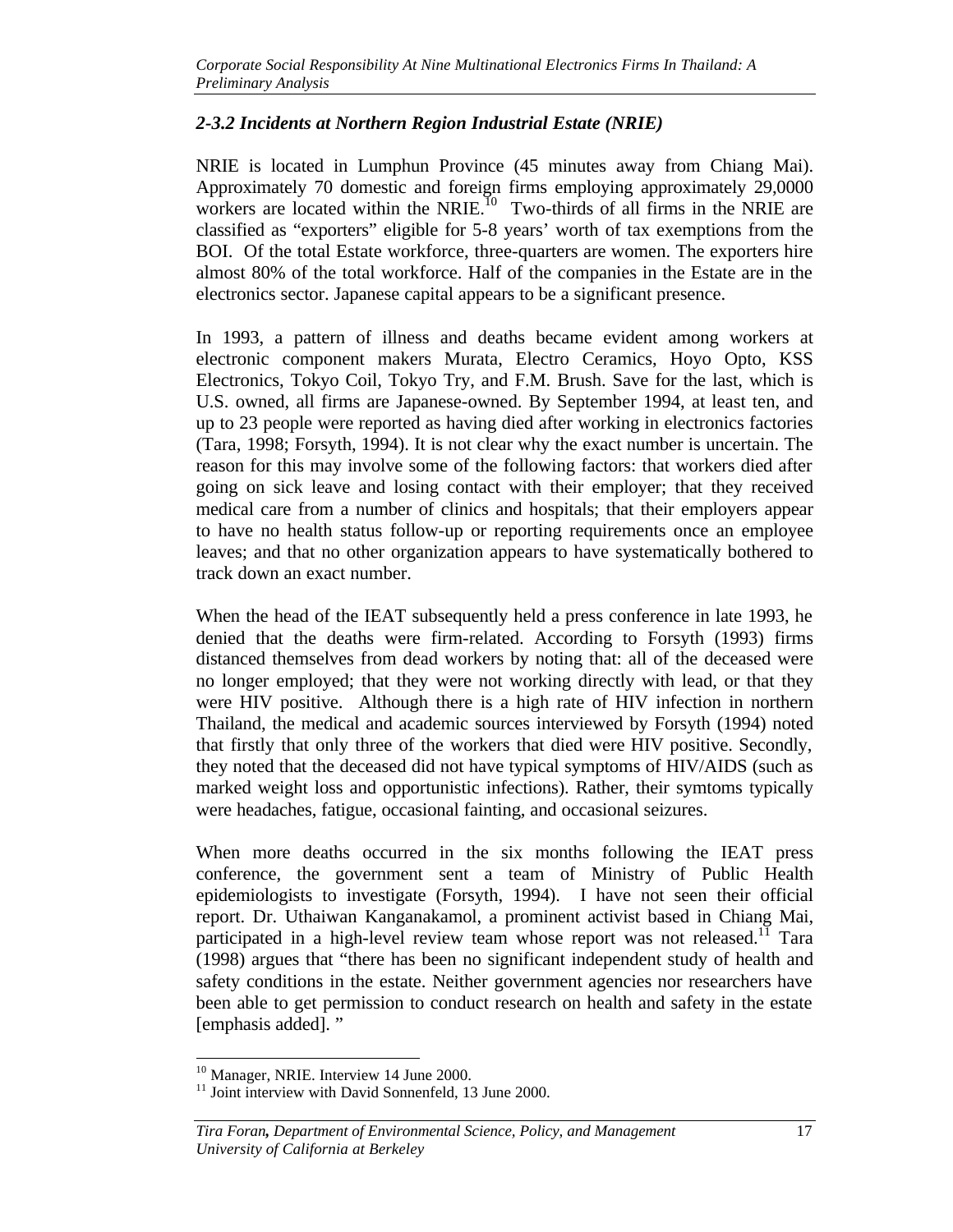I was able to get a copy of a three-volume, analysis of environmental conditions at NRIE conducted by Mahidol University in 1998. Although useful as an introduction to processes used at the almost 70 firms in the estate, the work contains no actual safety and health or epidemiological data.

Tara (1998) speculates that at least one of the deceased had symptoms of TCE poisoning. Another sick ex-worker was employed by Electroceramics and worked intensively with alumina powder. When she sought treatment on her own initiative, the Chiang Mai doctor who saw her originally diagnosed her as having aluminum poisoning. According to Forsyth (1994), her employers intervened with the doctor's employer, McCormick Hospital. Notwithstanding its private status (funded by American missionaries), the hospital apparently retracted its diagnosis that Mayuree had aluminum poisoning.

#### *Seagate and Lumphun: Common themes*

These Seagate and Lumphun cases differ in their details, but the overall pattern contains striking similarities. The cases show how, in the early 1990s, firms able to withdraw from responsibility by appealing to scientific or medical uncertainty. In addition, the firms at NRIE relied on certain norms of property to refuse access to a state-sanctioned investigation. Because employees could not prepare timely or effective cases before the Labor Court, firms were generally ordered to pay compensation in only a handful of the compelling cases (see Kedrick, n.d.). Furthermore, firms, by way of alliances with the Board of Investment, were able to cast aspersion on the quality of public occupational medicine in Thailand, including by litigation.

This pattern of opposition—both defensive and tactically aggressive—by foreign electronics firms and state agencies, deserves explanation. Thai subsidiaries are obviously striving to maximize profits in highly competitive, relatively low-profit margin sub-sectors. However this point does not explain the details of how occupational illnesses arose at some firms and not others, how the conflict took the form it did, and the methods by which participants involved prevent similar events from occurring in the future.

Beyond simplistic notions of profit-seeking and the bottom line, I venture that the conflict took the form it did in part because of the firms involved deployed a highly risk-averse and inward-looking form of decision-making. Specifically, I speculate that the firms involved feared that in providing "outsiders" (NGOs and certain state agencies) access to "their" workers, their medical practices, their plant layout, and so on, they will lose control of aspects of production they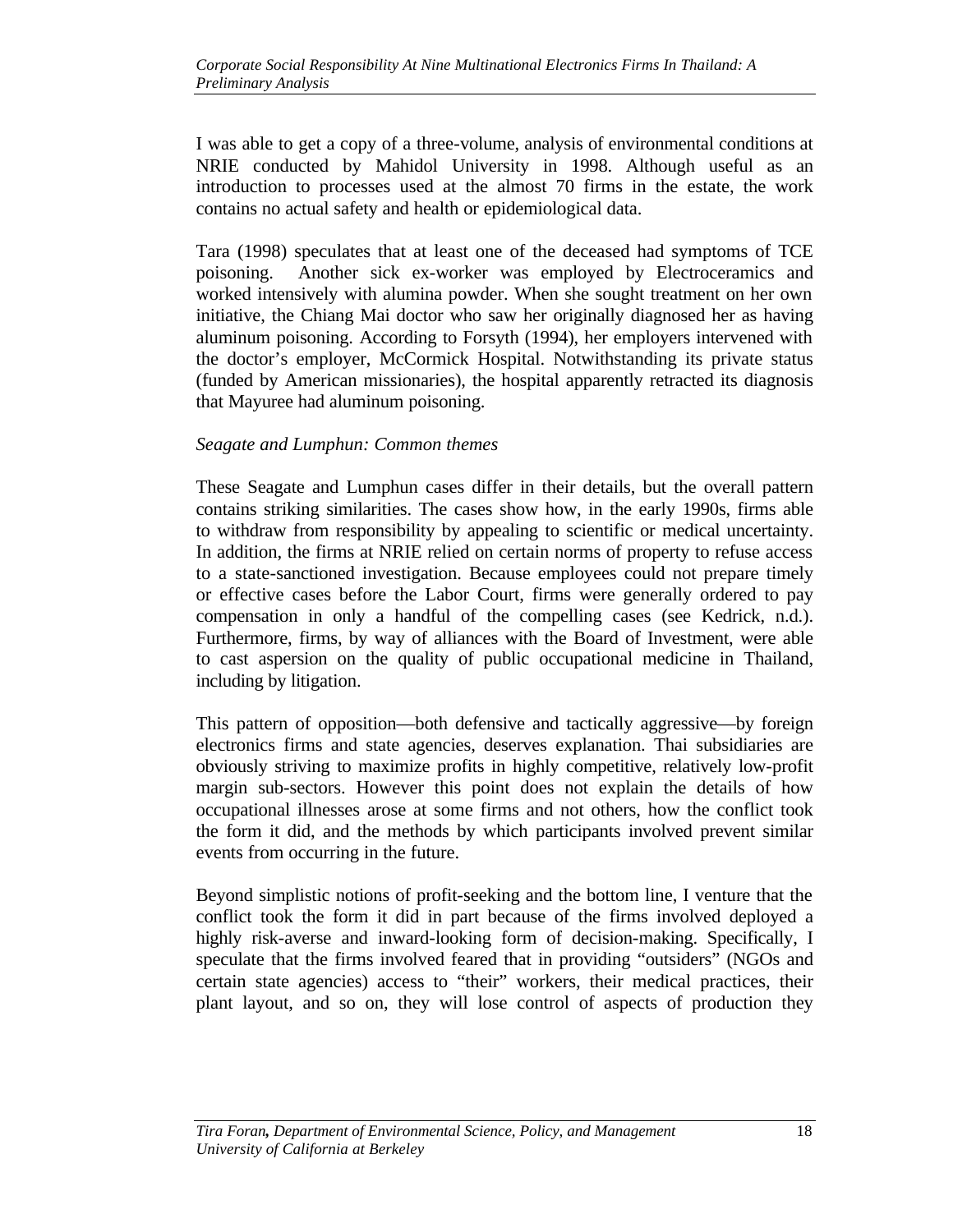consider vital. This includes the possibility of having to invest in new plant and physical technology. $^{12}$ 

Secondly, increased outsider access includes the prospect of ceding control over production process in the interests of worker health. For example, if new rules (or enforcement of existing rules) prevent firms from assigning unlimited overtime to willing individuals, firms would have to rethink how they manage overtime and shiftwork processes. These organizational design issues then pose a second set of challenges. Thirdly, some firms may figure that along with increased outsider intervention will allow workers to forge new ties that enable them to exercise voice in the workplace in new ways. Common to all three speculations is the role uncertainty plays in the politics of production.

Similarly, to explain how Thai government agencies such as the BOI and the IEAT played the hands they did, I would begin by pointing to the power vested in the BOI; the mandate it and IEAT have to further Thailand's export-oriented lowwage manufacturing strategies; and more generally the inability of state health and labor agencies to resist these hegemonic premises.<sup>13</sup> For example, Thailand has only recently begun to deploy a rhetoric of human capital in its official planning statements. The social construct of a low-wage, low-skilled (and female) laborer does not invite preventative health or human capital investment. But here ironically firm practice may once again be ahead of the state, as firms realize the gains from investing more in human capital.

Although details of interagency politics remain obscure, it is clear that at the beginning of the 1990s, firms and powerful state agencies did not consider they had much to gain from sponsoring greater transparency and power-sharing in the workplace. Indeed, if we define political repression as action (in this case by a state-corporate alliance) that increases the costs of collective opposition (in this case by labor unions and health activists), then the IEAT governor's press conference, the actions by Seagate, and the non-cooperation at NRIE were clearly repressive.

Sadly but not surprisingly, the worker illnesses and deaths in Thailand in the early 1990s were pivotal grievances that helped spur activism. This activism aimed to transform the politics of occupational health. Dramatic episodes—at Seagate, Lumphun, the infamous Kader toy factory fire, and elsewhere—appear to have emboldened Thai civil society activists to form new advocacy networks. By campaigning for greater worker participation in occupational health policymaking, these NGOs and their academics advisors seek to realign the

-

 $12$  The medical data on the physical condition of electronics workers is private property. It is summarized and reported back to firm headquarters, and to the Department of Hygiene (Ministry of Public Health). Firms in Thailand do not readily part with such data. Not surprisingly, independent research on occupational health and safety issues is relatively rare.

 $13$  Premises embedded in political practices that contribute to domination. See Hale (1994) for a treatment of this concept.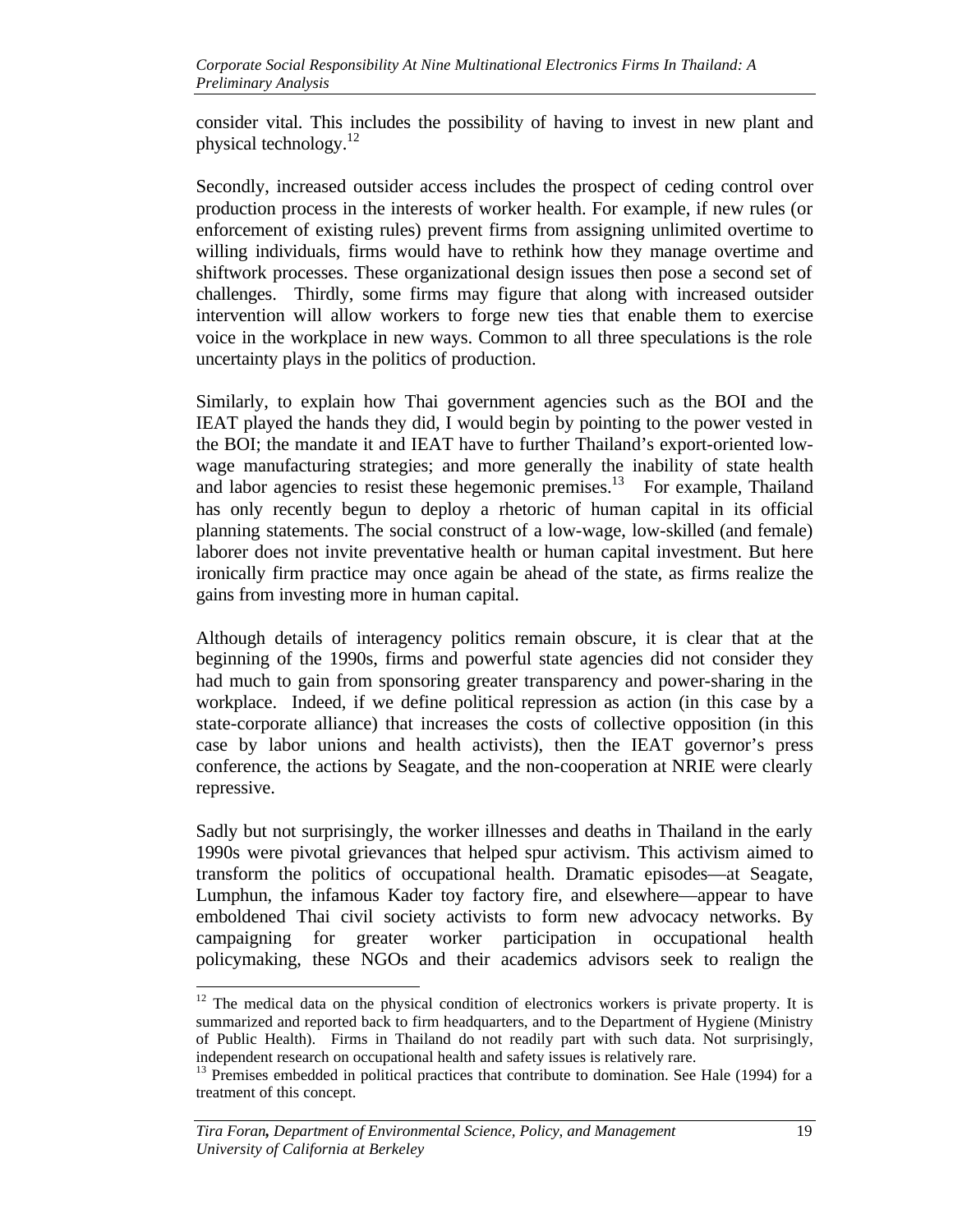balance of power and the structure of state-business-civil society relations they see as central to the problems reviewed above.

The discussion above provides a more complex understanding of the context in which Thai electronics firms turned to ISO certification in the late 1990s. We can think of firms' involvement with ISO as a way for companies to improve environmental conditions—and hence, indirectly, worker health and safety while controlling the pace, scope, and direction of reforms. However the embrace and institutionalization of ISO leaves one question unresolved. In the Thai context, that is the question of how community organizations and other actors should engage this new mode of environmental regulation. For the most part they have chosen not to do so.

# *2-4 Civil society interactions around CSR*

Mobilized by illness and death, and by new political opportunities in Thai society, new advocacy networks and groups formed in the late 1990s. In this section I discuss the orientations and capacities of the main NGO actors who have had the most engagement with CSR issues in Thailand. I focus on their ongoing campaign for an independent OSH institute (Voravidh, 2000). Many Thai NGO leaders and activists come either from the generation that was repressed by the military and fled into rural forests during the mid 1970s, or from a younger generation that derives its political identity from the events of Black May 1992. When they found themselves witnessing a number of industrial disasters during the 1990s, these NGOs initially responded in a manner that not only reflected their roots in antigovernment protest movements of the 1970s, but a general rift in society. Put simplistically, a rift exists between elites (business, military, royalty) and state agencies, on the one hand; and ordinary workers, farmers, and NGOs on the other. Signs of this rift include examples of repression discussed above, as well as prevailing popular rhetoric that acknowledges the differences in wealth and power between the middle class (kon chan glaang) and the lower class (kon chan laang). (A variety of political relations bridge actors on either side of the rift, including longstanding patron-client networks, as well as relations between middle class, urban activist NGOs and their clients.)

One sign of this rift includes marginalization of NGO groups by prevailing statebusiness alliances. As a consequence, NGOs have for the most part not been party to the processes by which Thailand designed new environmental laws in the early 1990s. Nor do most state agencies provide NGOs access to ongoing policy making, e.g. over procedures to administer and enforce pollution control laws. (Exceptions do exist: MOLSW tends to work more closely with NGOs.)

Overall, Thailand's state-civil society relations can be summarized as having processes that are relatively closed to popular input, on the one hand. Examples include: the controversy over environmental impact studies and hearings for the Yadana gas pipeline from Burma-Thailand, and a current conflict over a proposed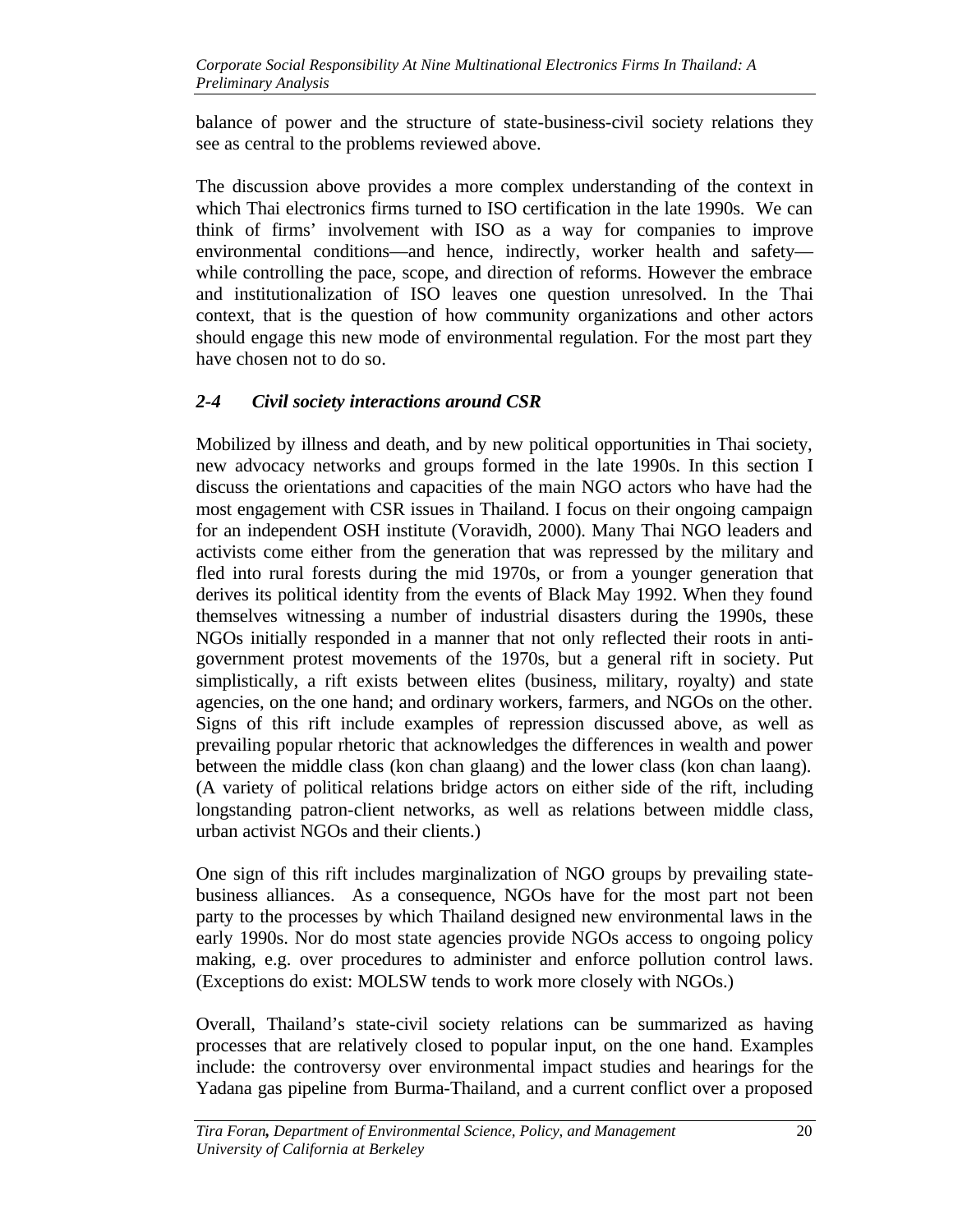gas separation plant in Songkhla province, southern Thailand.<sup>14</sup> On the other hand, the state capacity to control civil actors is relatively weak. Some implications of this are salutary for civil society. For example, freedom of association has probably never been better in Thailand at any time in its modern history. Yet as a developmental state, Thai state "weakness" really means a selective structure of action. The state's under-funded environmental and labor agencies weakly enforce compliance. In labor relations, we see unwillingness or incapacity to mediate labor disputes e.g. Thai Kriang. (These in turn may stem from a combination of neoliberal ideology and organizational weakness.) Uneven repression and enforcement, combined with state processes that are generally weak on closed to popular participation and input has helped produced certain political actors and outcomes. These include an NGO sector that identifies with leftist ideology, as well as frequent popular protests and demonstrations.

Notwithstanding these ongoing structural tensions, by the late 1990s Thailand had a new constitution, drafted with the participation of progressive-left academics and their NGO allies. The 1997 constitution redistributes certain important powers to citizens. In doing so, it has been regarded by activist NGOs as a source of new structural opportunity. The NGO network for OSH consists of a small number of nodal organizations tied together by relationships and alliances that date back at least to the early 1990s (Voravidh, 2000). The Thai name for this network— Network of People Impacted By Industrial Development ("NPIID")—conveys its interest extends beyond workplace health and safety.<sup>15</sup>

NPIID consists of more than two dozen organizations in Bangkok and the provinces. These include: the Center for Political Economy at Chulalongkorn University (CPE); the Arom Pongpa-ngan Foundation (AP); the Friends of Women Foundation (FOW); the Council of Work- and Environment-Related Patients' Network of Thailand (WEPT). The first three of these organizations give structure to some of the other groups in the network by acting as donors and by serving on boards of directors.

Of these organizations, the AP is the oldest, dating back to 1975. AP is a "labor resource center" that protects and promote labor rights. For instance AP lawyer Bundit Tanachaisaetawut publishes the monthly Labor Review (Raeng-ngan Paritat) along with a useful year-in-review special edition. Bundit (1999) has also published an edited volume discussing problems in the new Labor Relations Act of 1998, and a recent analysis of the problems in Thailand's fragmented OSH laws (Bundit, 2000). In addition to these publications, AP organizes regular conferences for the labor movement and participates in ILO meetings. It appears to be Thailand's most prominent non-academic labor law and policy think tank.

 $14$ <sup>14</sup> See *The Bangkok Post* stories in October 2000 for coverage of this heated industrial development conflict. E.g. *The Bangkok Post*, 10/21/00.

<sup>&</sup>lt;sup>15</sup> In Thai: Kruea-kaai Puu Dai Rub Pon Gra-top Jaak Gaan Pattana Utsahagam. NPIID is my acronym for this organization. See NPIID, Letter to Deputy Prime Minister Gorn Tuprangsii, May 10, 2000. [Issued from the office of FOW.]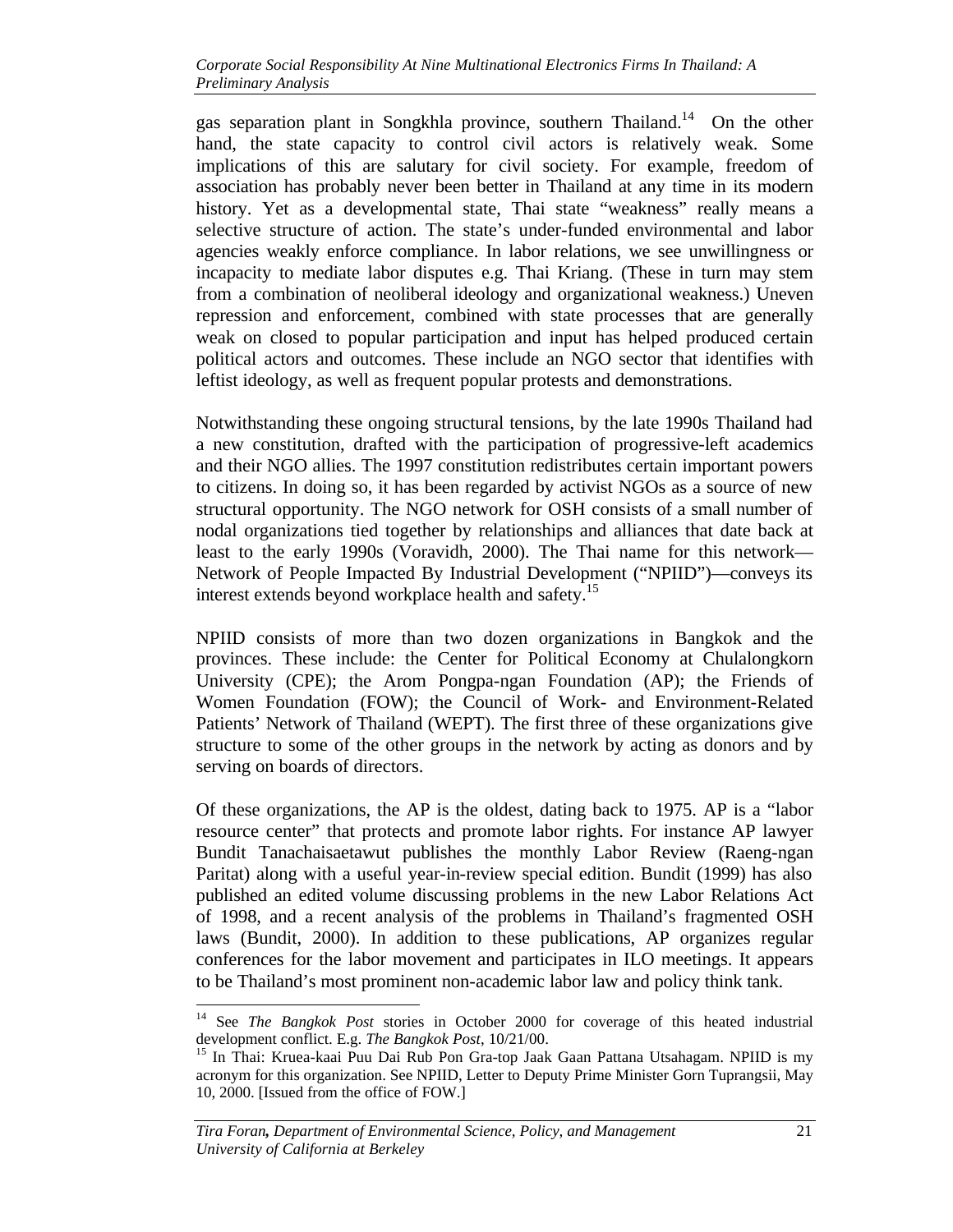The FOW, a larger non-profit founded in late 1980s, has worked closely with AP on labor rights issues. In addition it lobbies for women's equal rights under the law as well as providing training and human resource building services for other groups, including legal and medical professionals. Its first major political campaign was 1991-1993 [B.E. 2534-36] for employee's rights to a 90-day unpaid maternity leave. The FOW publishes Ying Chai Gao Glai (Women and Men Advancing Far), an attractive biannual news magazine that covers a variety of health and political topics. Senior staff member Jaded Chaowilai has published on female labor rights issues; on Thai labor law; and sits on advisory boards of smaller NGOs.

The Center for Political Economy (CPE), another longstanding resource for Thai NGOs, is an academic unit in Chulalongkorn University's Faculty of Economics. Affiliated with the CPE are well-known scholars and public intellectuals such as Professors Pasuk Pongpaijit, Lae Dilokvitaya and Voravidh Charoenlert. During my visit I was impressed with Prof. Voravidh's energetic commitment and strategic role in two current accident-related industrial responsibility campaigns. Prof. Voravidh has provided advice and helped represent villagers affected by Cobalt-60 radiation leak in February 2000, and a disastrous explosion at a Chiang Mai lumyai [long-ngan fruit] processing plant in December 1999.<sup>16</sup>

Unlike AP or FOW, the Council of Work- and Environment-Related Patients' Network of Thailand (WEPT) is a grassroots organization funded domestically (some of its funding comes from FOW.) The WEPT began eight years ago as a support group for eight women whose lungs were injured by persistent exposure to cotton dust in textile factories, and were struggling to win worker's compensation through the Labor Court (The Bangkok Post,  $4/28/98$ ).<sup>17</sup> The WEPT's membership has grown from 300 to more than 400 in the last two and a half years. Most members are people with occupational health grievances. The WEPT has no dedicated office; its distinctive identity comes from drawing on its membership for a variety of activities including contributing art and poetry to its very simply designed, yet fetching monthly newsletter. WEPT notably is trying to establish a mutual aid fund levied from its members (100 baht per person per month). The WEPT also helps organize plaintiffs in Labor Court cases. The WEPT's directors include professionals from CPE and the Assembly of the Poor, but the organization appears to maintain considerable autonomy.

Dr. Orapan Metadilogkul's clinic at Ratchvithi Hospital continues to be the nation's only independent center for treatment and public health education on occupational and environmental disease. In addition to seeing patients, Dr. Orapan

 $\overline{a}$ <sup>16</sup> Ongoing patient rights advocacy for these accidents respectively falls to two small NGOs: the Alternative Energy Project for Sustainability (AEPS), and the Lumphun Women's Health Center.

<sup>&</sup>lt;sup>17</sup> The condition is known as "bysinnosis" and apparently affects almost one in three textile workers. *The Bangkok Post* 4/28/00.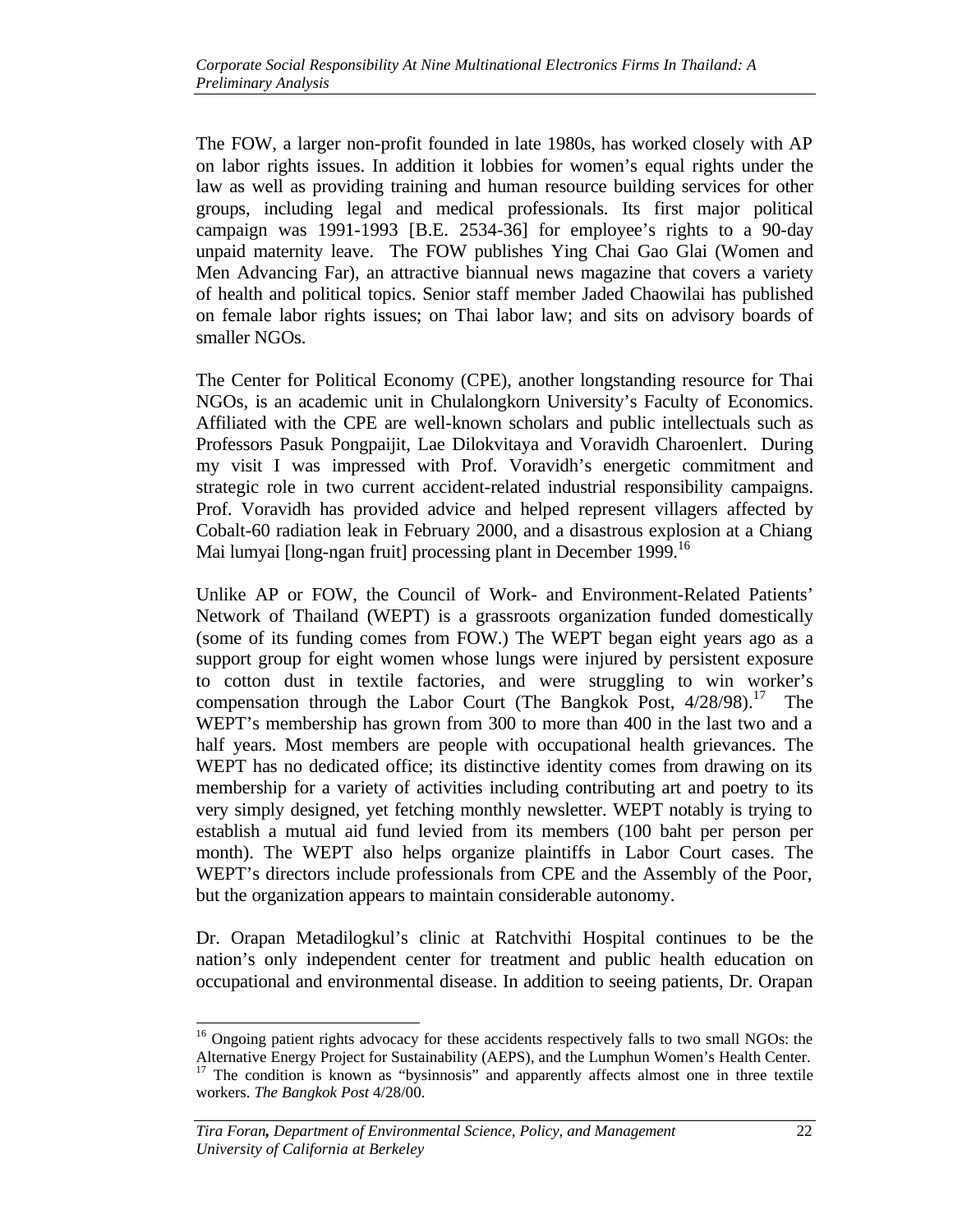is personally active in NPIID. She appears to be a particularly effective public speaker. For example, during a conference sponsored by the International Labor Organization, Dr. Orapan reached out quite assiduously to leaders from Thailand's labor federations, a set of organizations that hitherto have not actively pursued OSH issues.<sup>18</sup> Dr. Orapan organizes an annual conference on Dr. Orapan organizes an annual conference on  $\alpha$  occupational and environmental medicine. The  $9<sup>th</sup>$  conference was a two-day event held in March 2000 which drew more than two hundred participants. The agenda spanned a broad range of topics including: jurisprudence, epidemiology, mental health, industrial hygiene, and current issues such as genetically modified organisms and radiation sickness).<sup>19</sup>

Other members of the network include: Campaign for Alternative Industry Network (CAIN), which actively follows the government's plans to develop new industrial estates in rural Thailand providing critical commentary, and educational outreach to residents in affected areas. CAIN has been active in the recent conflict over the proposed Songkhla natural gas project. Finally, two foreign donor organizations, though not officially members, deserve mention. The American Center for International Labor Solidarity (ACILS) and the Friedrich Ebert Stiftung (FES), a German foundation, are both important sources of financial support for labor-related meetings and conferences. During my fieldwork I observed that ACILS staff attend the meetings of the advocacy network quite regularly. However, both organizations eschew the appearance of agenda-shaping.

#### *Campaign for an independent OSH institute*

Following the Kader fire of May 10, 1993, a number of civil society organizations participated in a protest movement to lobby Thailand's powerful BOI for increased transparency in foreign-owned workplaces (e.g. right of community inspection). But BOI apparently denied it had the authority to issue new policies. In 1994, FOW together with NGOs such as AP, Assembly of the Poor, CWEP, began to air proposals to create an independent government OSH institute with a broad set of mandates, including OSH research, inspection, management of comp fund. In June 1997, a committee composed equally of civilians and public servants in Prime Minister Chavalit's administration submitted a new bill to the Thai cabinet for approval.<sup>20</sup> But in the wake of the July 1997 financial crisis, the administration of new PM Chuan Leekpai gave the bill a much less sympathetic reception. The Labor Ministry (MOLSW) issued alternative draft legislation proposing more modest reforms. Not pleased with what they viewed as government preemption of their proposals, in 1998 the NGO coalition decided to

-

<sup>&</sup>lt;sup>18</sup> International Labor Organization, Trade Union Workshop on Occupational Safety and Health, Thailand. June 25-27, 2000. Dr. Orapan has made many appearance in court both on behalf of patients and on her own behalf (see Section 4.5).

 $\frac{1}{19}$  See Office of Occupational and Environmental Medicine (2000).

<sup>&</sup>lt;sup>20</sup> Pressure on the state increased significantly during 1997, following a three-month-long street occupancy protest led by the Assembly of the Poor. Missingham, forthcoming.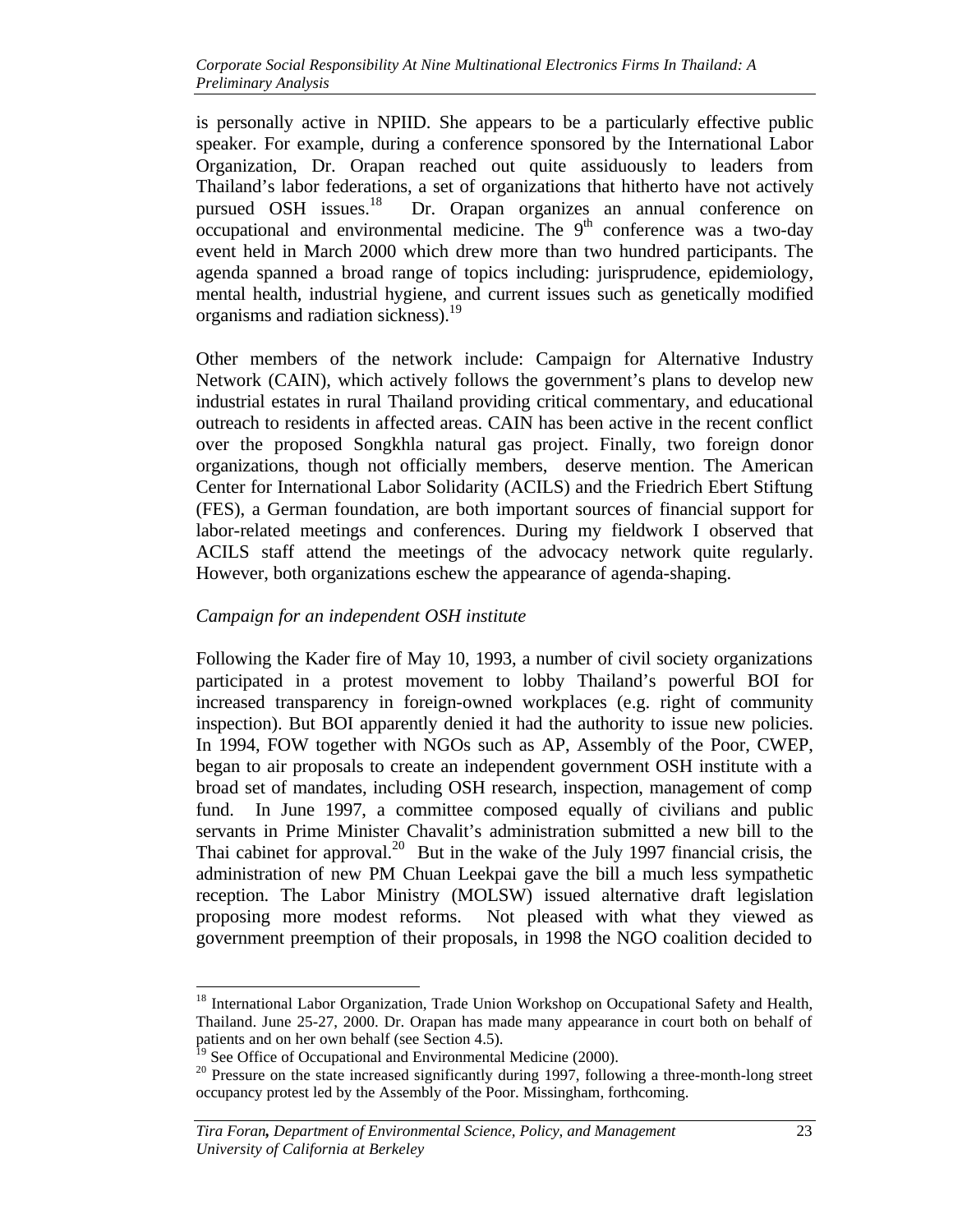launch a citizen petition campaign to force parliament to consider their version of the bill. $^{21}$ 

Both versions of legislation involve consolidating the government's existing OSH promotion offices in one new organization. The NGO vision however would assign responsibility for extra-judicial review of worker compensation cases. It would also contain a medical and occupational therapy unit. It would invest interest collected from the national workers' compensation fund more aggressively in health education. In the NGO version, the proposed institute management Council would also include more senior civil servants than the government's draft (including the Prime Minister and ministers from MOLSW, MOSTE, MOI). In addition, the Council would give official representation to four segments of the public: employers, employees, the sick and injured, and those with special expertise. The government's version, by contrast, allows only the traditional tri-partite representation of state, employer, and employee.

The NGO's version clearly contains several radical reforms, including more scope (the clinical medicine unit); independent review of workers' compensation cases; and more power-sharing between powerful office holders and the sick and injured. Budgetary and organizational re-working implications for the new institute are clearly not trivial and will likely be contested. Currently, two competing versions of the bill still exist. The debate over which to adopt will not be addressed until after the next general elections.

During the years since the Kader fire (now National Safety Day), the NPIID has made dramatic inroads in terms of marshalling public support for their policies, as well as forging closer ties with some relevant state agencies and politicians. Through Thai Industrial Standards Institute (TISI) and the Office of Environmental Policy and Planning (OEPP) the government conducts OSH education workshops.<sup>22</sup> Industry associations (e.g. the petrochemical industry association) do the same, and I imagine that government agencies attend these as well. TISI has coordinated planning for small and medium size enterprises interested in the new Thai Industrial Standard [Mor Or] 18000.

At the same time, relations between civil society actors and firms (domestic or foreign subsidiaries) remain distant, and this notwithstanding—and indeed in spite of—the wave of ISO certifications. The incidents at Seagate and Lumphun, which have both OSH and labor organizing dimensions, contributed to shaping a worldview among NGO actors that is distrustful and polarized. Meanwhile some of the key nodes in the advocacy network are preoccupied seeking redress for industrial accidents such as a Cobalt-60 radiation leak in February and a major

-

 $21$  Article 170 of the new constitution grants the right of civilians to author draft legislation (and hence contribute to policy reform) if 50,000 voters petition for it.

<sup>&</sup>lt;sup>22</sup> OEPP is an environmental agency with planning and problem-solving responsibilities. Its regional offices appear to be assuming more responsibility as a result of Thai government decentralization efforts.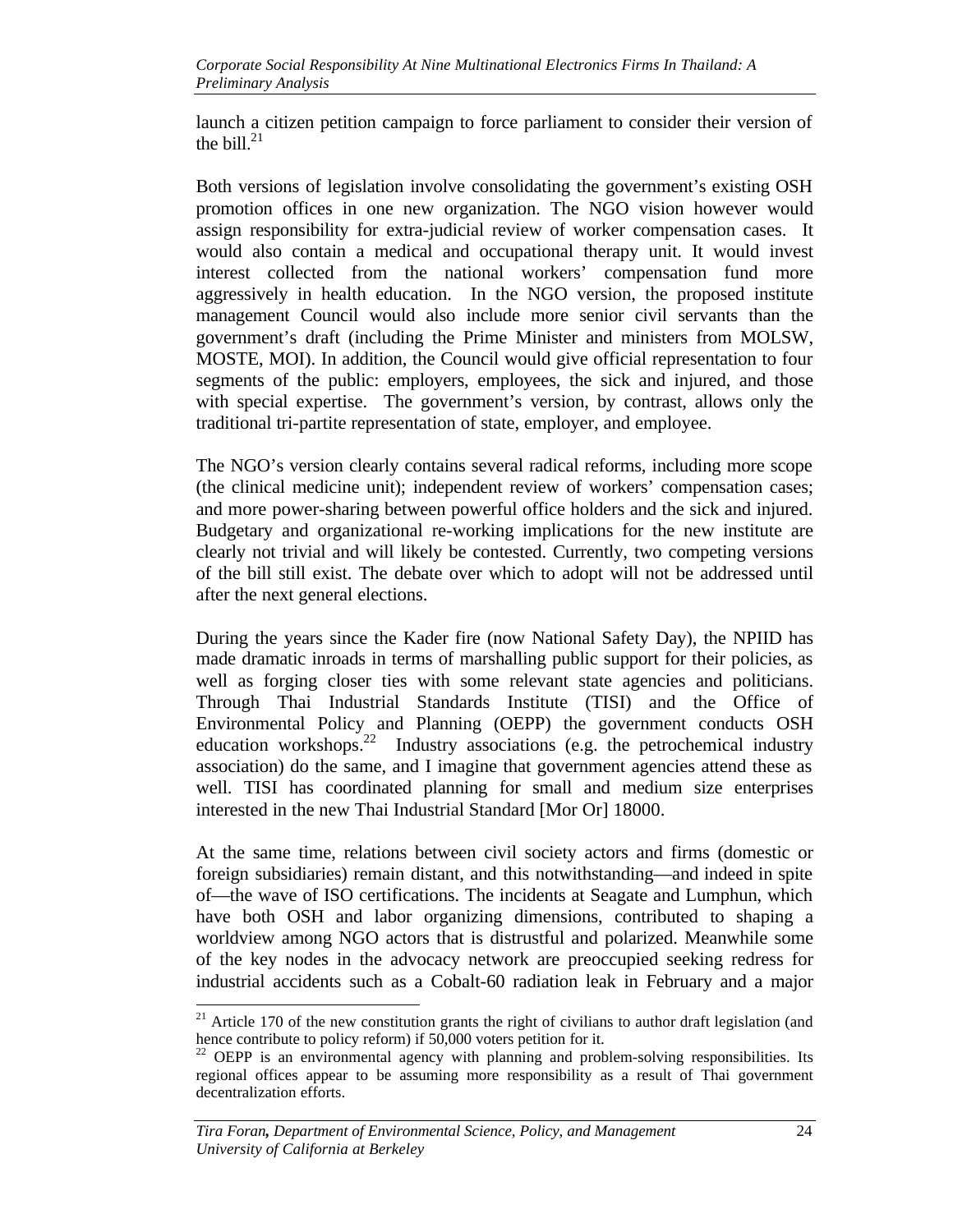explosion at a Chiang Mai fruit processing plant last December. The old worldview, the current national and economic instability, and industrial events in the last twelve months have steered NGOs away from giving priority to reattempting dialog with industry. I noted earlier that public opinion and nonspecialist elites perceive electronics as a generally clean industry, notwithstanding events of the early '90s. This premise, combined with weak state ability, particularly in terms of interior plant inspections, may also contribute a context that dulls activists to mobilize around the electronics industry at this time. Such reluctance is perfectly rational given Thailand's current context and limited organizational resources. At the same time, an argument could be made that ISO certification process provides a new opportunity for dialog between the NGO advocacy network and firms around OSH issues.

By invoking the possibility of dialog occurring in the next few years we should not assume what needs further analysis. How would such a dialog be structured? Would participants respect and understand each other? The NGO network consists of lawyers, political scientists, labor relations experts, and physicians. Not only does their political worldview differ from that of managers at electronics firms, but their training differs as well.<sup>23</sup> Firm managers, by contrast, are mainly engineers whose political culture—scientific, hierarchical, and conservative reflects both the imprint of modern global business culture as well as prevailing discourses of technological control and modernization.

A demand exists for mediating organizations that understand the constraints, discourses, and desires of both the activist NGOs and the firms. An example of an organization that could potentially serve in a mediating capacity is the Thailand Environmental Institute (TEI). The TEI is a mainstream environmental non-profit with close ties to government and industry. TEI has a business and environment branch, and the staff there have produced very useful case studies of clean technology adoption in sectors such as pesticide formulation, and automotive parts (Thumrongrut et al., n.d.). PCD recently contracted this branch of TEI to study clean technology adoption approaches in several industries, including electronics.

 $\overline{a}$  $23$  Compared to the U.S. use of science-based advocacy is much less common. I suspect the reasons include related both to staffing and, importantly, the relative dearth of opportunities to participate using scientific discourse.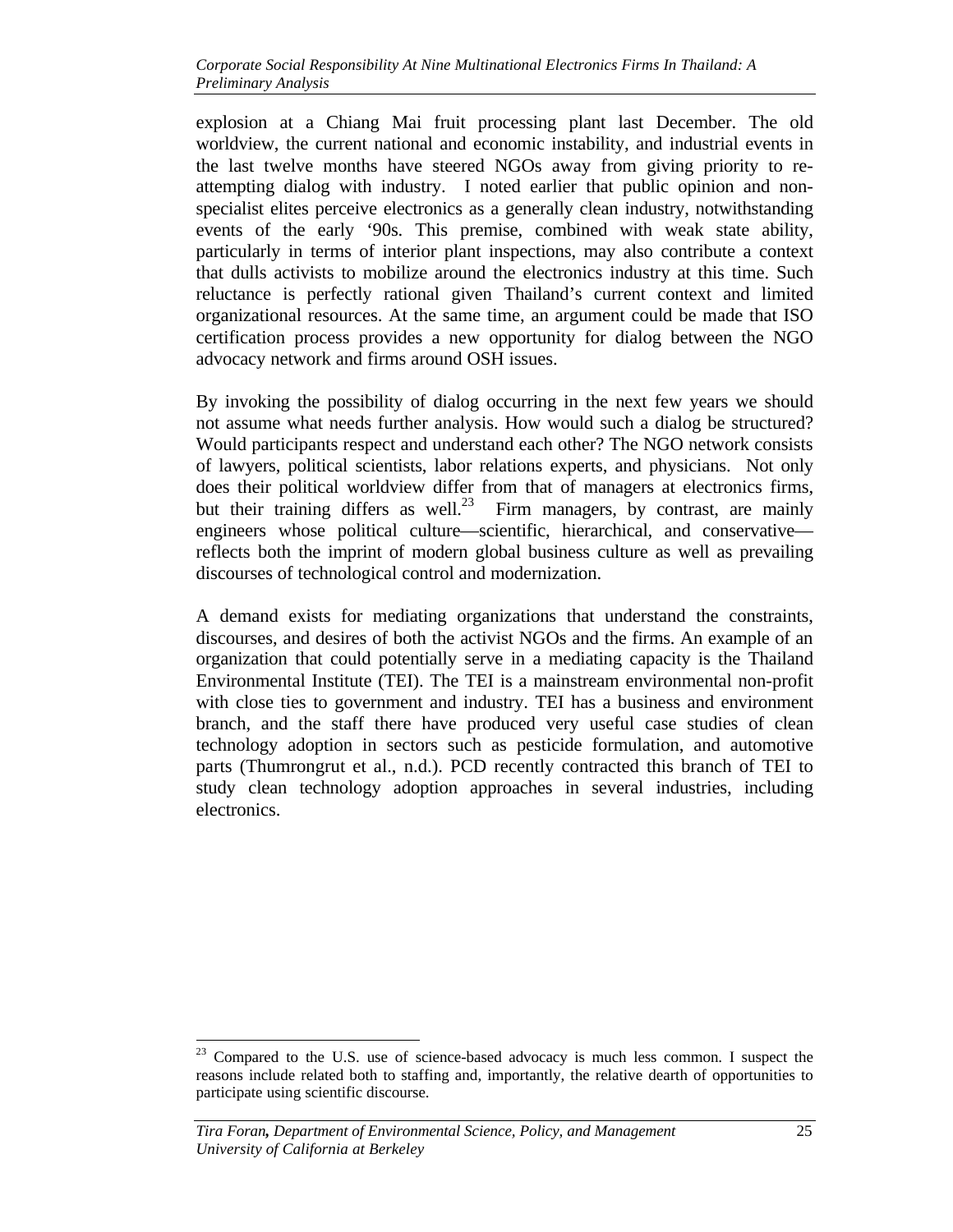# **III. Conclusion**

# *3-1 Questions for Further Research*

The preliminary findings in this report suggest a set number of outstanding questions that deserve further investigation. These questions revolve around how electronics firms in Thailand, and the state agencies, respond to calls from civil society actors for more information.

For example, how do workstation lead levels today compare to levels measured in the mid-1990s at Seagate? How do they, for that matter, compare between firms? Our interviews gave us evidence that firms do keep records on employee health indicators – what do they record? How do worker health indicator levels change over time? Does data collection improve worker health and if so how?

In light of the public controversy in the early and mid 1990s over chronic lead poisoning, the monitoring practices that firms conduct, both inside the plant and of their workers', deserve to be specified.

Because of their perceived sensitive nature, asking this first set of questions constitutes a new form of claim making by third-party actors in Thailand. Indeed, much of the present analysis has sought to explain how and why these questions take on the sensitivities they do in Thailand. So a second set of questions, of a methodological nature, would ask under what conditions – for example, in what settings, with whom participating - firms and government agencies in Thailand are motivated to supply meaningful answers to these questions.

# *3-2 Building on Voluntary Measures*

The Thai government's ability to design, implement and monitor environmental health and safety practices is still weak. Voluntary measures remain important. However such modes of regulation tend to create customized discourses and procedures at the firm level. One potential weakness is that these practices may diverge from best practices of risk assessment and minimization that could be produced via more rigorous and transparent oversight, and by more open dialog with third parties in general. One basic unanswered question is whether today's voluntary corporate environmental health and safety systems actually reduce the risk to workers of chronic occupational illness.

Civil society actors, both issue-based (e.g. labor and women's NGOs) and locality-based (e.g. neighborhood workers' associations) are two among many potential "third parties" that have an incentive to participate in improving corporate social responsibility. Unfortunately their interactions with firms have been structured by conflicts over responsibility in the wake of accidents, such as Seagate, Lumphun, Kader, the recent Cobalt-60 radiation incident, and the Chiang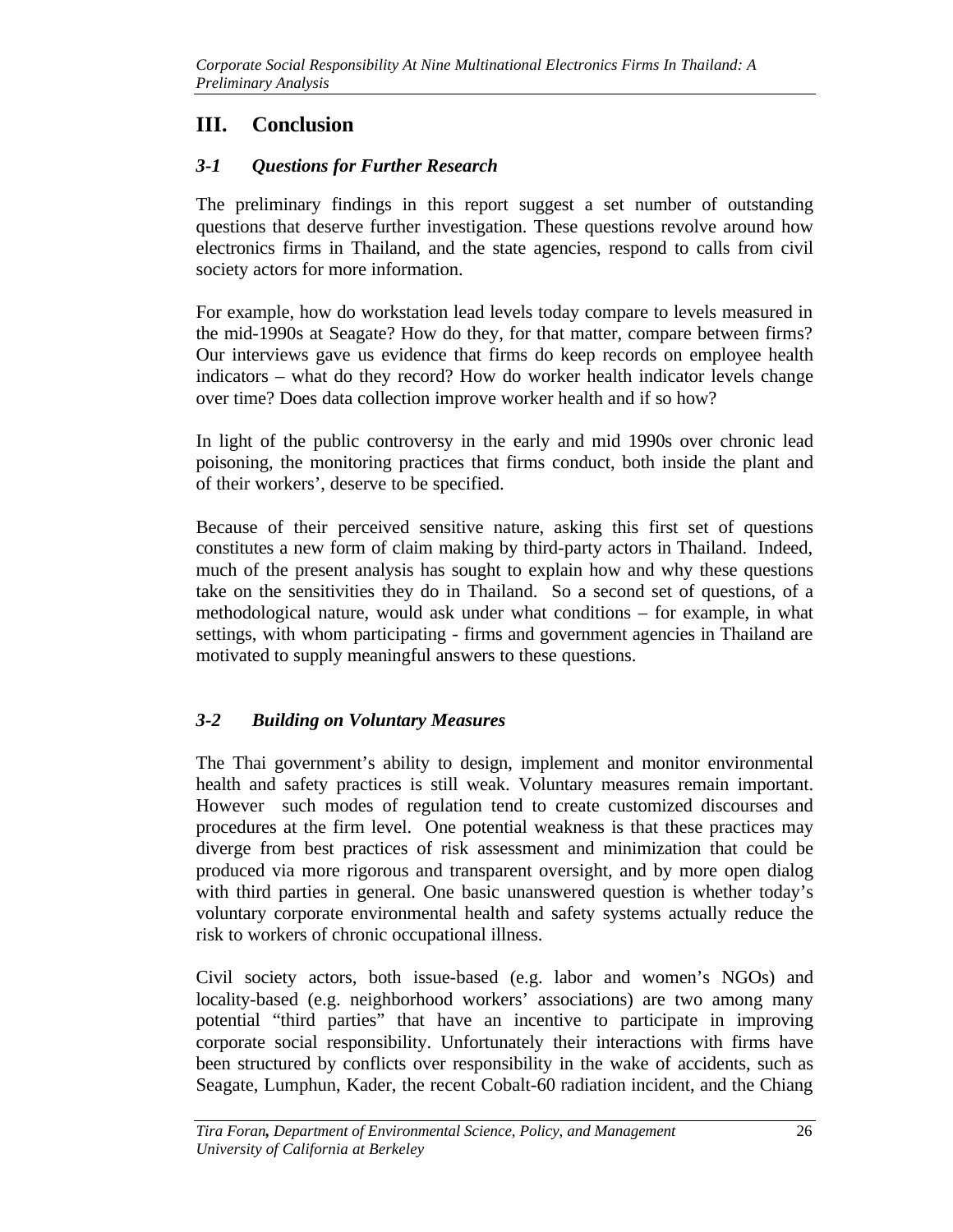Mai fruit processing plant explosion. Their long campaign for an independent OSH institute is an important, high-stakes advance. Regardless of which version of the new institute bill passes, the ability to engage the existing work firms are doing via alternative, complementary channels is important.

I recommend that civil society actors interested in participating more in corporate social responsibility should identify and cultivate ties with reform-minded individuals in the Thai government, using credible allies to motivate environment and health agencies to a higher standard. Secondly, in the domain of OSH they should advocate for up-to-date science-based standards and policies. Finally they may consider developing the capacity to sponsor or conduct applied research that furthers their purpose.

In this paper I have argued that Thailand's current context of OSH is complicated by a legacy of tension between activist NGOs and firms, and by competing initiatives to establish a new OSH institute. Third party organizations interested in intervening around CSR issues would do well to track both dynamics closely in the coming months, looking particularly for evidence of dialog between firms of interest and selected civil society actors.<sup>24</sup>

# **IV. References**

## Thai Language

Bundit Tanachaisaetawut. 2000. Analysis of workplace health and safety law enforcement problems. Bot wikraw panha bangkap chai gotmai koomkrong sookapaap lae kwam blod pai nai sataan pragoab gaan. Paper presented at ILO Trade Union Workshop on Occupational Safety and Health, Thailand. 25-27 June 2000. Bangkok, Arom Pongpa-ngan Foundation.

Bundit Tanachaisaetawut. Ed. 1999. Thai Labor Law Enforcement Problems. Panha bangkap chai gotmai koomkrong raeng-ngan. Bangkok, Arom Pongpangan Foundation.

Chalermchai Chaigittiporn and Vichai Pruktaratikul. (n.d.) Measurement of lead concentration in work areas and in duct, Seagate Technology (Thailand). Raingan gaan truad wat borimaan kwaam kemkon ta-guoa nai aagaat boriwaen tum ngan lae nai tor (Duct). Report. Dept. of Occupational Health and Safety, Faculty of Public Health, Mahidol University. 6 pp.

Labor Review. Raeng-ngan Paritat. Special Edition, 1999. Bangkok, Arom Pongpa-ngan Foundation.

Orapan Metadilogkul. Ed. 2000. Occupational and Environmental Medicine in 2000 and at the Beginning of a New Century. *Aachiwawetsaat Lae Sing Waet Lom Nai Pii 2000 Lae Ton Sahatawat Mai.* Proceedings, Ninth Conference on

<sup>-</sup> $24$  One interesting indicator of electronics firms' preparedness to improving safety and health would be a count of their staff's participation in the occupational medicine conferences organized by Dr. Orapan.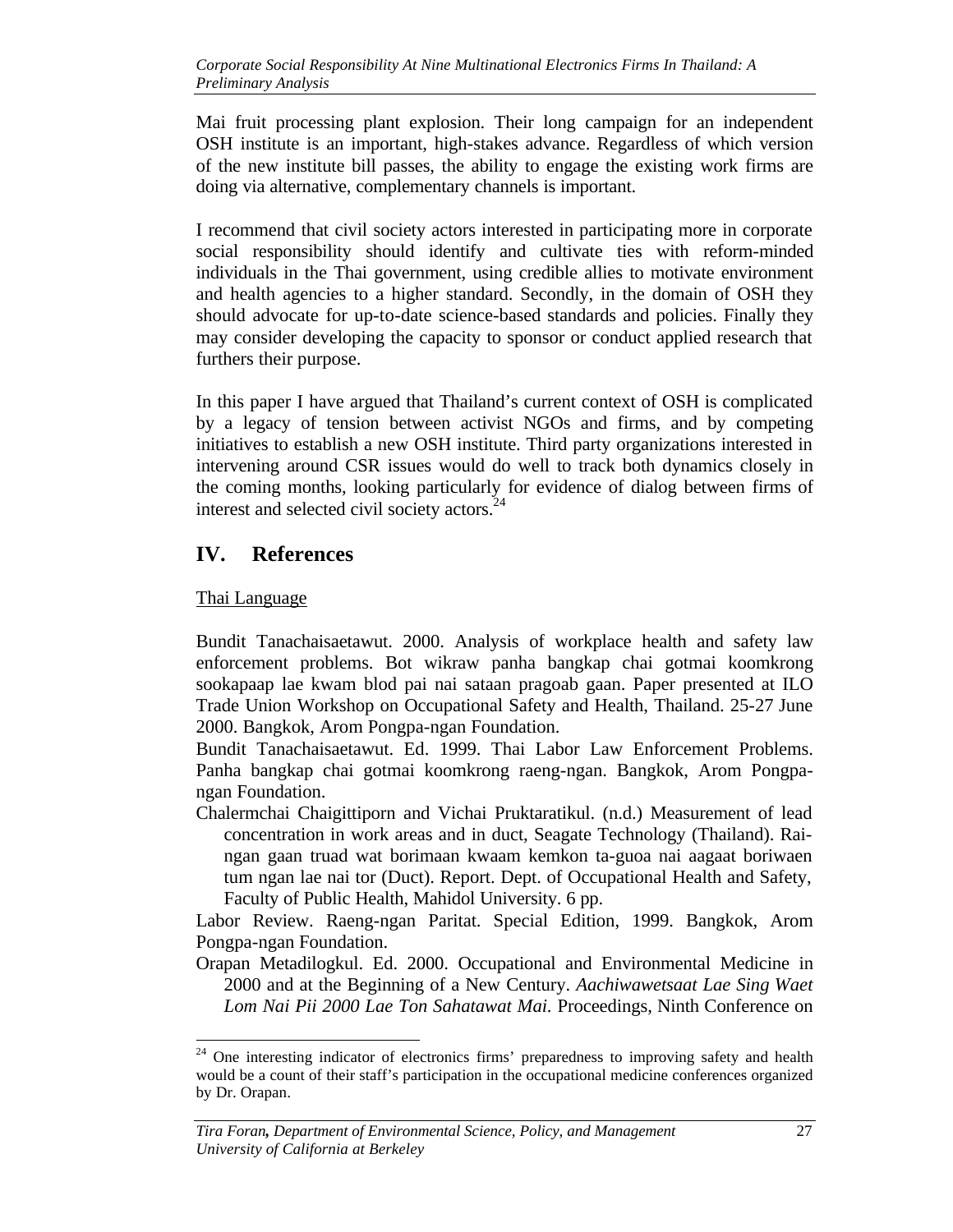Occupational and Environmental Medicine, 2000*.* 16-17 March 2000. Office of Occupational and Environmental Medicine, Ratchwithi Hospital, Bangkok.

#### English Language

Bello, W., S. Cunningham, and L. K. Poh. 1998. A Siamese Tragedy: Development and Disintegration in Modern Thailand. London: Zed Books Ltd.

Forsyth, Tim. 1994. Shut-up or shut-down: how a Thai medical agency was closed after it questioned worker safety at a factory owned by Thailand's largest employer. Asia, Inc. April 1994, pp. 30-37.

Kedrick, Steve. 1994 [?]. Dying to work: toxic tragedy or misdiagnosis. Business in Thailand. pp. 16-23.

Missingham, Bruce D. 2000. The Assembly of the Poor in Thailand: From Local Struggles to National Social Movement. Ph.D. Thesis. The Australian National University.

- Sonnenfeld, David. 2000. Civic and Corporate Environmentalism in the Context of a Weak State. Implementation of Pollution Control Legislation in Thailand. Lecture presented at Environmental Research Institute, Chulalongkorn University.
- Sukran Rojanapaiwong. Ed. 1999. State of the Thai Environment 1997-1998. Green World Foundation. Bangkok, Thailand.
- Tara Buakamsri. 1998. The North at Risk: Environmental Pollution and Health in Lumphun, Thailand. Paper given at the Skillshare Symposium on Persistent Organic Pollutants (POPs) at Local Development Institute, Bangkok, Thailand. November 1, 1998. 17 pp.
- Thumrongrut Mungcharoen and three co-authors. Eds. N.d. Case Study: Cleaner Technology. A Participatory Approach to Management and Clean-up in Samutprakan Project. Thailand Environmental Institute. 68 pp.

Voravidh Charoenlert. 2000. Women Workers and the Development of Social Movement Trade Union. Paper presented for Seminar on Dynamics in Thai Political Economy, 2000. Faculty of Economics, Chulalongkorn University.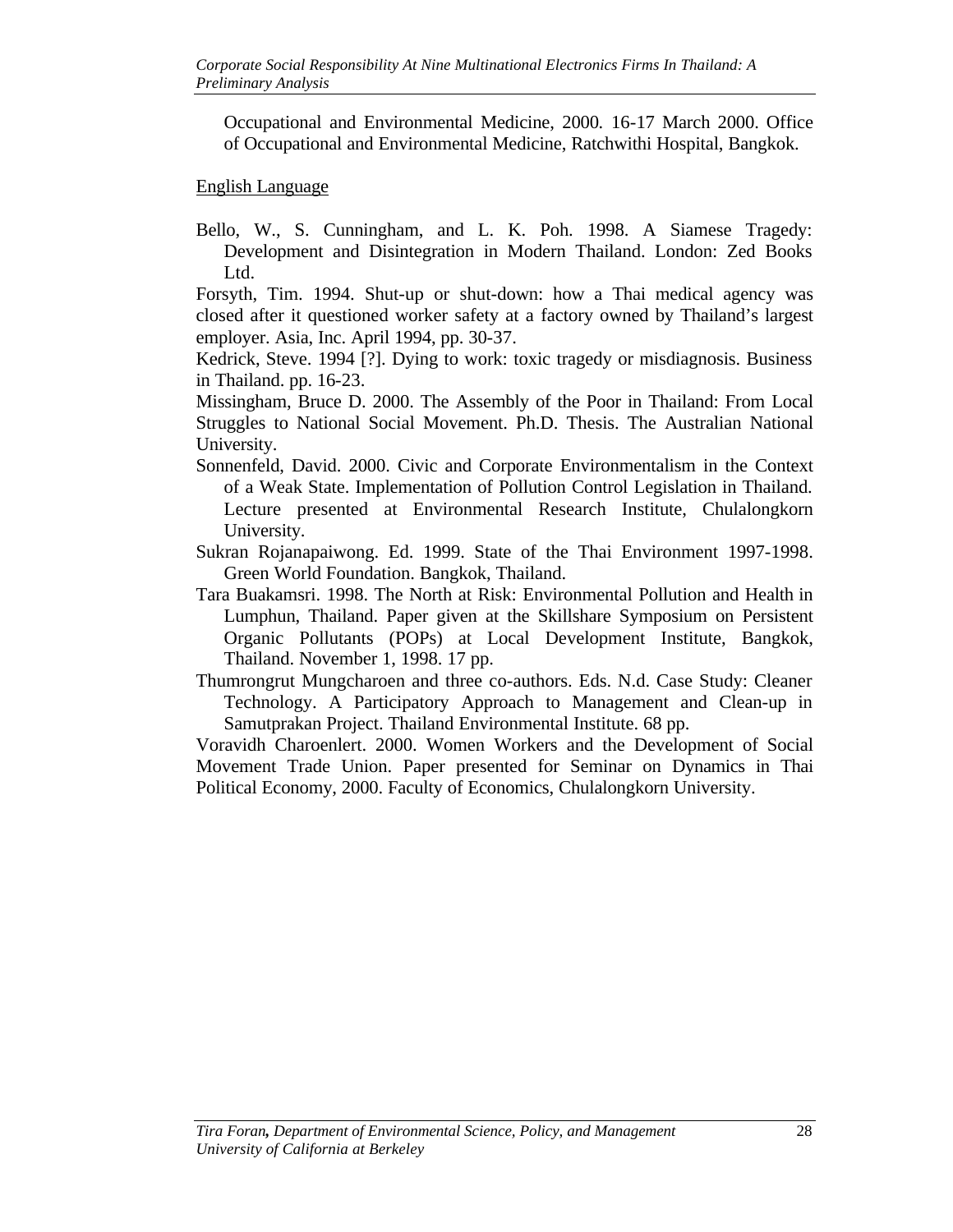#### **V. Appendix A: List of Organizations Interviewed Firms**

Advanced Micro Devices Ltd. Bangkok Metropolitan Area

Hana Microelectronics Public Co. Ltd. Bangkok

Hana Microelectronics Public Co. Ltd. (Lumphun) Northern Region Industrial Estate

IBM Storage Products (Thailand) Ltd. Prachinburi

LTEC Ltd. (Fujikura Group) Northern Region Industrial Estate, Lumphun

Lucent Technologies Microelectronics (Thai) Ltd. Pathumthani

Murata Electronics (Thailand), Ltd. Northern Region Industrial Estate, Lumphun

Philips Semiconductors (Thailand) Co., Ltd. Bangkok

Read-Rite (Thailand) Co., Ltd. Bangpa-in Industrial Estate, Ayutthaya

Seagate Technology (Thailand) Ltd. Samutprakan

Labor organizations

Philips Semiconductors Workers Union, Ext. 394 Khun Somyot Chaimoot, Chair Khun Boonnag Orndii, Secretary

Academic and Non-Governmental Organizations

Alternative Energy Project for Sustainability Khun Ida Aroonwong

American Center for International Labor Solidarity (ACILS). Mr. Philip Robertson Khun Porntip Prommart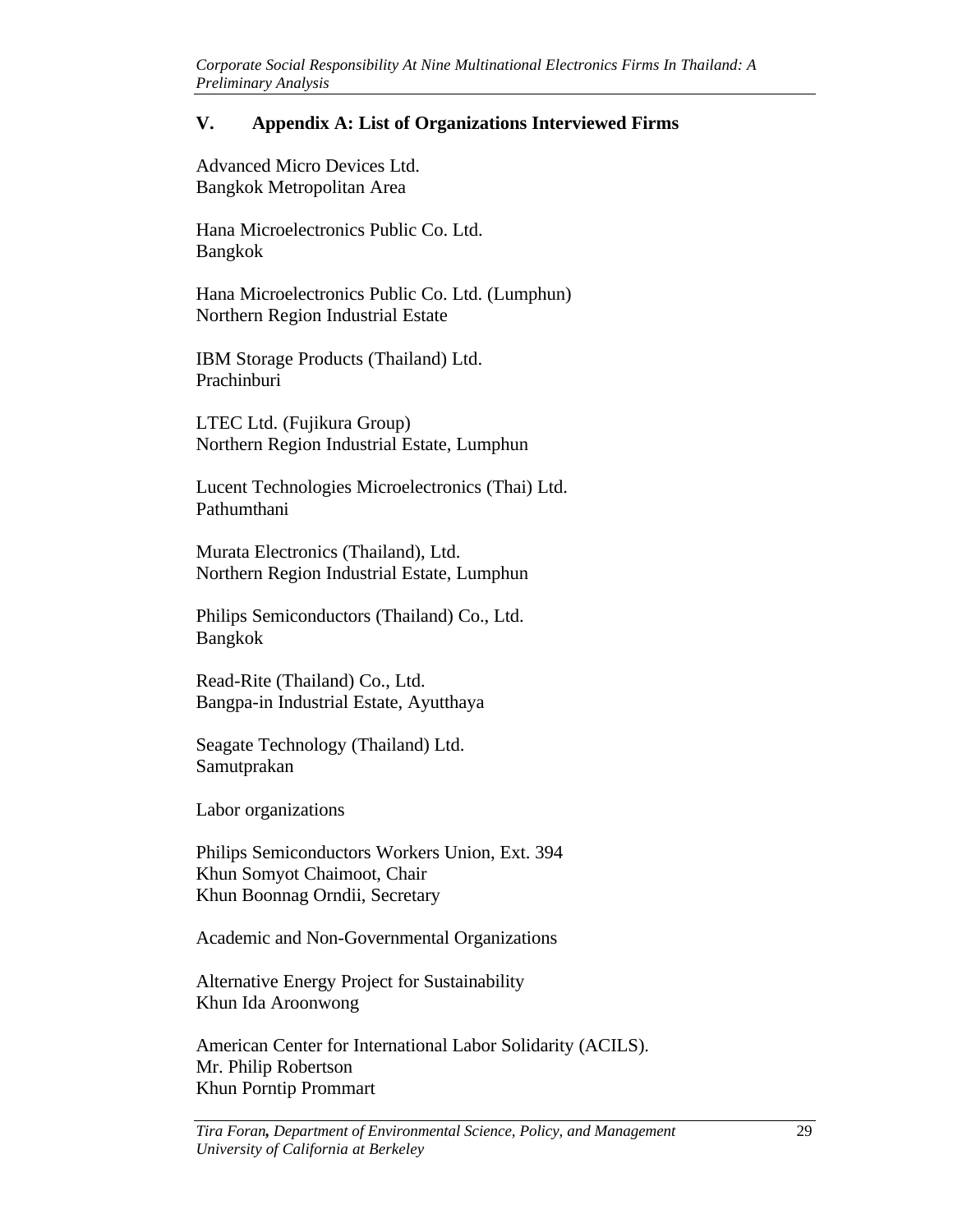Arom Pongpa-ngan Foundation, Bangkok Khun Bundit Tanachaisaetawut

Campaign for Alternative Industry Network Khun Penchom ("Ae") Saetang

Center for Political Economy, Faculty of Economics Chulalongkorn University, Bangkok Prof. Voravidh Charoenlert

Council of Work- and Environment-Related Patients' Network of Thailand (WEPT) Khun Somboon Srikamdok-kae

Dept. of Occupational Health and Safety Faculty of Public Health, Mahidol University Prof. Chalermchai Chaikittiporn Prof. Vichai Pruktaratikul

Friedrich Ebert Stiftung (FES) Ms. Mareike Woermer, Resident Director. Khun Sakdina

Friends of Women Foundation Khun Jaded Chaowilai

Greenpeace Asia, Bangkok Khun Tara Buakamsri, Campaigner.

Green World Foundation Khun Sukran Rojanapaiwong

Thailand Environmental Institute (TEI) Khun Sutep Terasart Khun Pongvipa Lohsomboon

Government and Inter-governmental Organizations

Environmental Office Region 10 Ministry of Science, Technology, and Environment Khun Apiwat Kunarak, Director.

Northern Region Industrial Estate Khun Wanlaya Niwatwong, Manager.